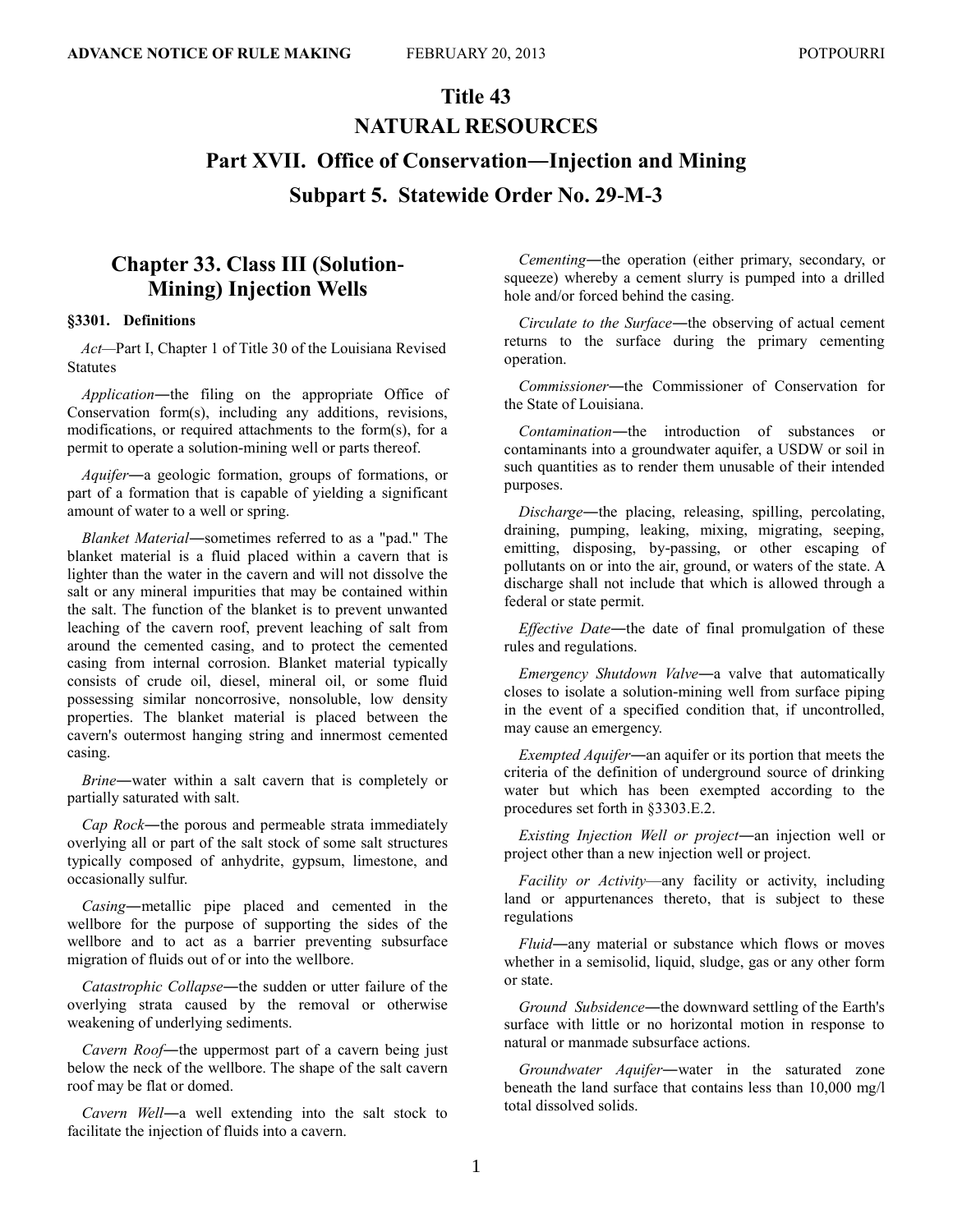*Groundwater Contamination*―the degradation of naturally occurring groundwater quality either directly or indirectly as a result of human activities.

*Hanging String*―casing whose weight is supported at the wellhead and hangs vertically in a larger cemented casing or another larger hanging string.

*Injection and Mining Division*―the Injection and Mining Division of the Louisiana Office of Conservation within the Department of Natural Resources.

*Injection Well—*a well into which fluids are being injection other than fluids associated with active drilling operations.

*Injection Zone*—a geological formation, group of formations or part of a formation receiving fluids through a well.

*Leaching*―the process whereby an undersaturated fluid is introduced into a cavern thereby dissolving additional salt and increasing the volume of the salt cavern.

*Mechanical integrity—*an injection well has mechanical integrity if there is no significant leak in the casing, tubing, or packer and there is no significant fluid movement into an underground source of drinking water through vertical channels adjacent to the injection well bore.

*Migrating*―any movement of fluids by leaching, spilling, discharging, or any other uncontained or uncontrolled manner, except as allowed by law, regulation, or permit.

*New Well*―a wellbore permitted by the Office of Conservation after the effective date of these rules.

*Office of Conservation*―the Louisiana Office of Conservation within the Department of Natural Resources.

*Operator*—the person recognized by the Office of Conservation as being responsible for the physical operation of the facility or activity subject to regulatory authority under these rules and regulations.

*Owner*―the person recognized by the Office of Conservation as owning the facility or activity subject to regulatory authority under these rules and regulations.

*Permit*—an authorization, license, or equivalent control document issued by the commissioner to implement the requirements of these regulations. Permit includes, but is not limited to, area permits and emergency permits. Permit does not include UIC authorization by rule or any permit which has not yet been the subject of final agency action, such as a draft permit.

*Person*―an individual, association, partnership, public or private corporation, firm, municipality, state or federal agency and any agent or employee thereof, or any other juridical person.

*Produced Water*―liquids and suspended particulate matter that is obtained by processing fluids brought to the surface in conjunction with the recovery of oil and gas from underground geologic formations, with underground storage of hydrocarbons, or with solution mining for brine.

*Public Water System*―a system for the provision to the public of piped water for human consumption, if such system has at least 15 service connections or regularly serves at least 25 individuals. Such term includes:

1. any collection, treatment, storage, and distribution facilities under control of the operator of such system and used primarily in connection with such system; and

2. any collection or pretreatment storage facilities not under such control which are used primarily in connection with such system.

*Release*―the accidental or intentional spilling, pumping, leaking, pouring, emitting, leaching, escaping, or dumping of pollutants into or on any air, land, groundwater, or waters of the state. A release shall not include that which is allowed through a federal or state permit.

*Salt Dome*―a diapiric, typically circular structure that penetrates, uplifts, and deforms overlying sediments as a result of the upward movement of a salt stock in the subsurface. Collectively, the salt dome includes the salt stock and any overlying uplifted sediments.

*Salt Stock*―a typically cylindrical formation composed chiefly of an evaporite mineral that forms the core of a salt dome. The most common form of the evaporite mineral is halite known chemically as sodium chloride (NaCl). Cap rock shall not be considered a part of the salt stock.

*Schedule of Compliance—*a schedule or remedial measures included in a permit, including an enforceable sequence of interim requirements (for example, actions, operations, or milestone events) leading to compliance with the act and these regulations.

*Site*—the land or water area where any facility or activity is physically located or conducted including adjacent land used in connection with the facility or activity.

*Solution-mined cavern*―a cavity created within the salt stock by dissolution with water.

*Solution-mining well—*a Class III well; a well which injects fluids for extraction of minerals or energy.

*State*―the state of Louisiana.

*Subsidence*―see *ground subsidence*.

*Surface Casing*―the first string of casing installed in a well, excluding conductor casing.

*UIC*—the Louisiana State Underground Injection Control Program.

*Unauthorized Discharge*―a continuous, intermittent, or one-time discharge, whether intentional or unintentional, anticipated or unanticipated, from any permitted or unpermitted source which is in contravention of any provision of the Louisiana Environmental Quality Act (R.S. 30:2001 et seq.) or of any permit or license terms and conditions, or of any applicable regulation, compliance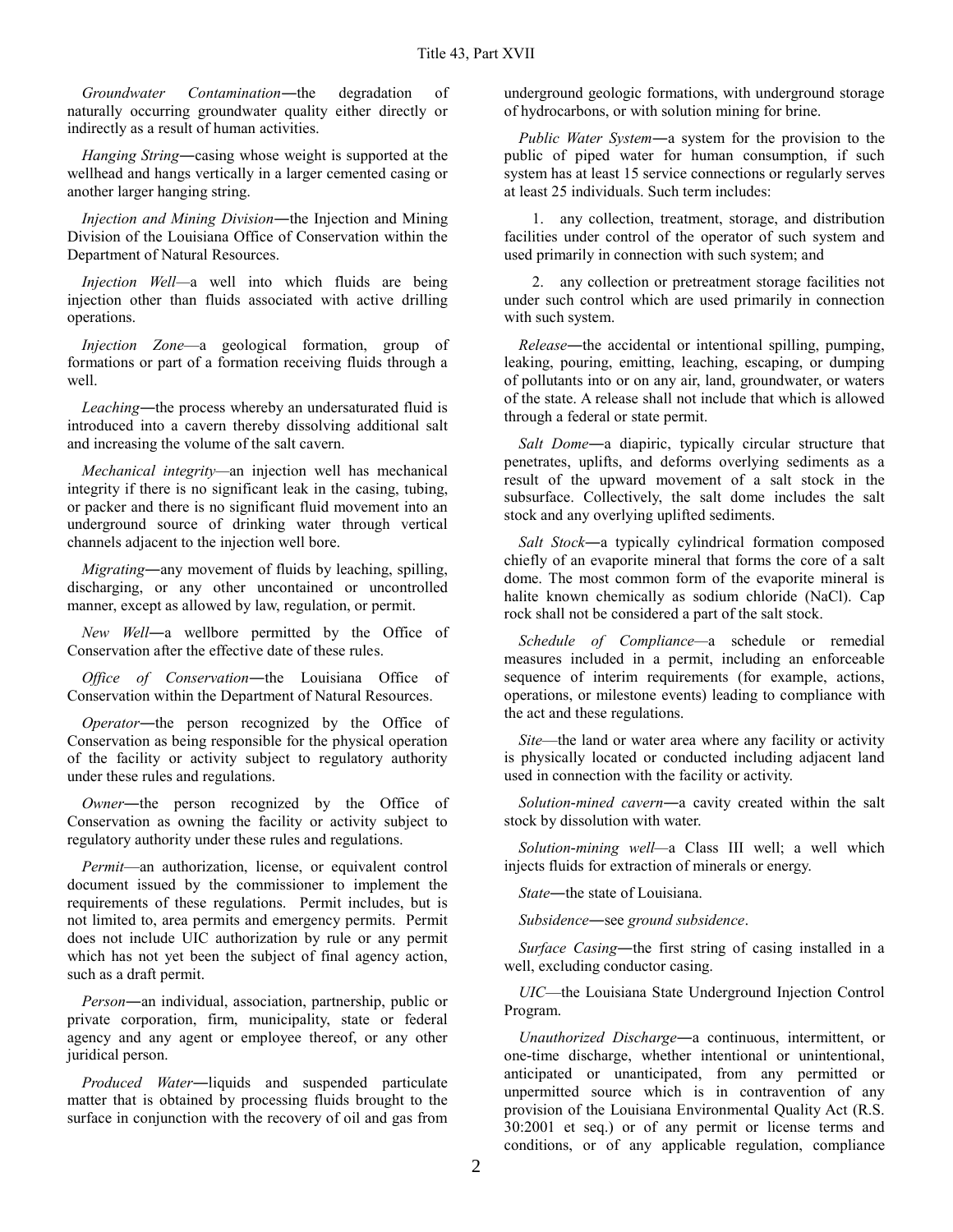schedule, variance, or exception of the Commissioner of Conservation.

*Underground Source of Drinking Water*―an aquifer or its portion:

1. which supplies any public water system; or

2. which contains a sufficient quantity of groundwater to supply a public water system; and

a. currently supplies drinking water for human consumption; or

b. contains fewer than 10,000 mg/1 total dissolved solids; and which is not an exempted aquifer.

*USDW*—see underground source of drinking water.

*Waters of the State*―both surface and underground waters within the state of Louisiana including all rivers, streams, lakes, groundwaters, and all other water courses and waters within the confines of the state, and all bordering waters, and the Gulf of Mexico.

*Well*—a bored, drilled, or driven shaft whose depth is greater than the largest surface dimension; or, a dug hole whose depth is greater than the largest surface dimension; or an improved sinkhole; or, a subsurface fluid distribution system.

*Well Plug*—a fluid-tight seal installed in a borehole or well to prevent movement of fluids.

*Well Stimulation*—several processes used to clean the well bore, enlarge channels, and increase pore space in the interval to be injected thus making it possible for injection fluids to move more readily into the formation, and includes:

- 1. urging;
- 2. jetting;
- 3. blasting;
- 4. acidizing; or
- 5. hydraulic fracturing.

*Workover*—to perform one or more of a variety of remedial operations on an injection well, such as cleaning, perforation, changing tubing, deepening, squeezing, plugging back, etc.

AUTHORITY NOTE: Promulgated in accordance with R.S. 30:4 et seq.

HISTORICAL NOTE: Promulgated by the Department of Natural Resources, Office of Conservation, LR \_\_\_\_\_\_\_\_\_\_\_.

#### **§3303. General Provisions**

#### A. Applicability

1. These rules and regulations shall apply to all applicants, owners and/or operators of solution-mining wells in the state of Louisiana.

2. Rules governing the permitting, drilling, constructing, operating, and maintaining of Class III solution-mining wells previously codified in applicable

sections of Statewide Order No. 29-N-1 (LAC 43:XVII, Subpart 1) or successor documents are now codified in Statewide Order No. 29-M-3 (LAC 43:XVII, Subpart 5) or successor documents.

3. An applicant, owner, and operator of a solutionmining well should become familiar with these rules and regulations to assure that the well and cavern shall comply with these rules and regulations.

B. Prohibition of Unauthorized Injection

1. Construction, conversion, or operation of a solution-mining well without obtaining a permit from the Office of Conservation is a violation of these rules and regulations and applicable laws of the state of Louisiana.

2. Any solution-mining well existing before the effective date of these rules must comply with the requirements of these rules and regulations unless a request for a variance is made under §3303.F no later than one (1) year after authorization of these rules and regulations.

C. Prohibition on Movement of Fluids into Underground Sources of Drinking Water

1. No authorization by permit shall allow the movement of injected or disposed fluids into underground sources of drinking water or outside the salt stock. The owner or operator of the solution-mining well shall have the burden of showing that this requirement is met.

2. The Office of Conservation may take emergency action upon receiving information that injected or disposed fluid is present in or likely to enter an underground source of drinking water or may present an imminent and substantial endangerment to the environment, or the health, safety and welfare of the public.

D. Prohibition of Surface Discharges. The intentional, accidental, or otherwise unauthorized discharge of fluids, wastes, or process materials into manmade or natural drainage systems or directly into waters of the state is strictly prohibited.

E. Identification of Underground Sources of Drinking Water and Exempted Aquifers

1. The Office of Conservation may identify (by narrative description, illustrations, maps, or other means) and shall protect as an underground source of drinking water, except where exempted under §3303.E.2 all aquifers or parts of aquifers that meet the definition of an underground source of drinking water. Even if an aquifer has not been specifically identified by the Office of Conservation, it is an underground source of drinking water if it meets the definition.

2. After notice and opportunity for a public hearing, the Office of Conservation may identify (by narrative description, illustrations, maps, or other means) and describe in geographic and/or geometric terms (such as vertical and lateral limits and gradient) that are clear and definite, all aquifers or parts thereof that the Office of Conservation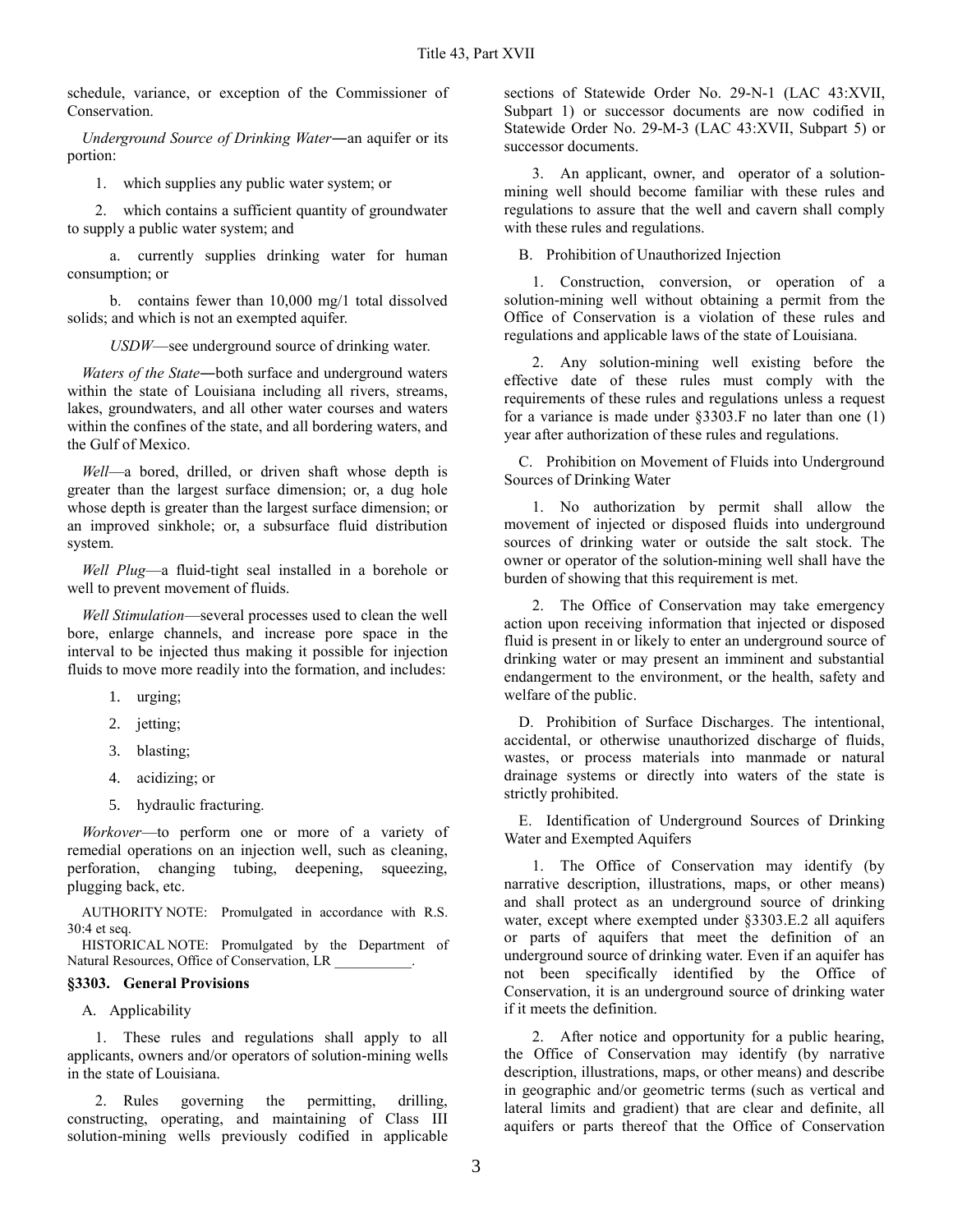proposes to denote as exempted aquifers if they meet the following criteria:

a. the aquifer does not currently serve as a source of drinking water; and

b. the aquifer cannot now and shall not in the future serve as a source of drinking water because:

it is mineral, hydrocarbon, or geothermal energy producing or can be demonstrated to contain minerals or hydrocarbons that when considering their quantity and location are expected to be commercially producible;

ii. it is situated at a depth or location that makes recovery of water for drinking water purposes economically or technologically impractical;

iii. it is so contaminated that it would be economically or technologically impractical to render said water fit for human consumption; or

iv. it is located in an area subject to severe subsidence or catastrophic collapse; or

c. the total dissolved solids content of the groundwater is more than 3,000 mg/l and less than 10,000 mg/l and it is not reasonably expected to supply a public water system.

F. Exceptions/Variances

1. Except where noted in specific provisions of these rules and regulations, the Office of Conservation may allow, on a case-by-case basis, exceptions or variances to these rules and regulations. It shall be the obligation of the applicant, owner, or operator to show that the requested exception or variance shall not create an increased endangerment to the environment, or the health, safety and welfare of the public. The applicant, owner, or operator shall submit a written request to the Office of Conservation detailing the reason for the requested exception or variance. No deviation from the requirements of these rules or regulations shall be undertaken by the applicant, owner, or operator without prior written authorization from the Office of Conservation.

a. When injection does not occur into, through, or above an underground source of drinking water, the commissioner may authorize a Class III well or project with less stringent requirements for area of review, construction, mechanical integrity, operation, monitoring, and reporting than required in this Subpart to the extent that the reduction in requirements will not result in an increased risk of movements of fluids into an underground source of drinking water.

b. When reducing requirements under this Section the commissioner shall issue an order explaining the reasons for the action.

2. Granting of exceptions or variances to these rules and regulations shall only be considered upon proper showing by the applicant, owner, or operator at a public hearing that such exception or variance is reasonable,

justified by the particular circumstances, and consistent with the intent of these rules and regulations regarding physical and environmental safety and the prevention of waste. The requester of the exception or variance shall be responsible for all costs associated with a public hearing.

G. Additional Requirements. The commissioner may prescribe additional requirements for Class III wells or projects in order to protect USDWs.

AUTHORITY NOTE: Promulgated in accordance with R.S. 30:4 et seq.

HISTORICAL NOTE: Promulgated by the Department of Natural Resources, Office of Conservation, LR\_\_\_\_\_\_\_\_\_.

#### **§3305. Permit Requirements**

A. Applicability. No person shall construct, convert, or operate a solution-mining well without first obtaining written authorization (permit) from the Office of Conservation.

B. Application Required. Applicants for a solutionmining well, permittees with expiring permits, or any person required to have a permit shall complete, sign, and submit one original application form with required attachments and documentation and two copies of the same to the Office of Conservation. The complete application shall contain all information necessary to show compliance with applicable state laws and these regulations.

C. Who Applies. It is the duty of the owner or proposed owner of a facility or activity to submit a permit application and obtain a permit. When a facility or activity is owned by one person and operated by another, it is the duty of the operator to file and obtain a permit.

D. Signature Requirements. All permit applications shall be signed as follows.

1. Corporations. By a principle executive officer of at least the level of vice-president, or duly authorized representative of that person if the representative performs similar policy making functions for the corporation. A person is a duly authorized representative only if:

a. the authorization is made in writing by a principle executive officer of at least the level of vicepresident;

b. the authorization specifies either an individual or position having responsibility for the overall operation of a solution-mining well, such as the position of plant manager, superintendent, or position of equivalent responsibility. A duly authorized representative may thus be either a named individual or any individual occupying a named position; and

c. the written authorization is submitted to the Office of Conservation.

2. Partnership or Sole Proprietorship. By a general partner or proprietor, respectively; or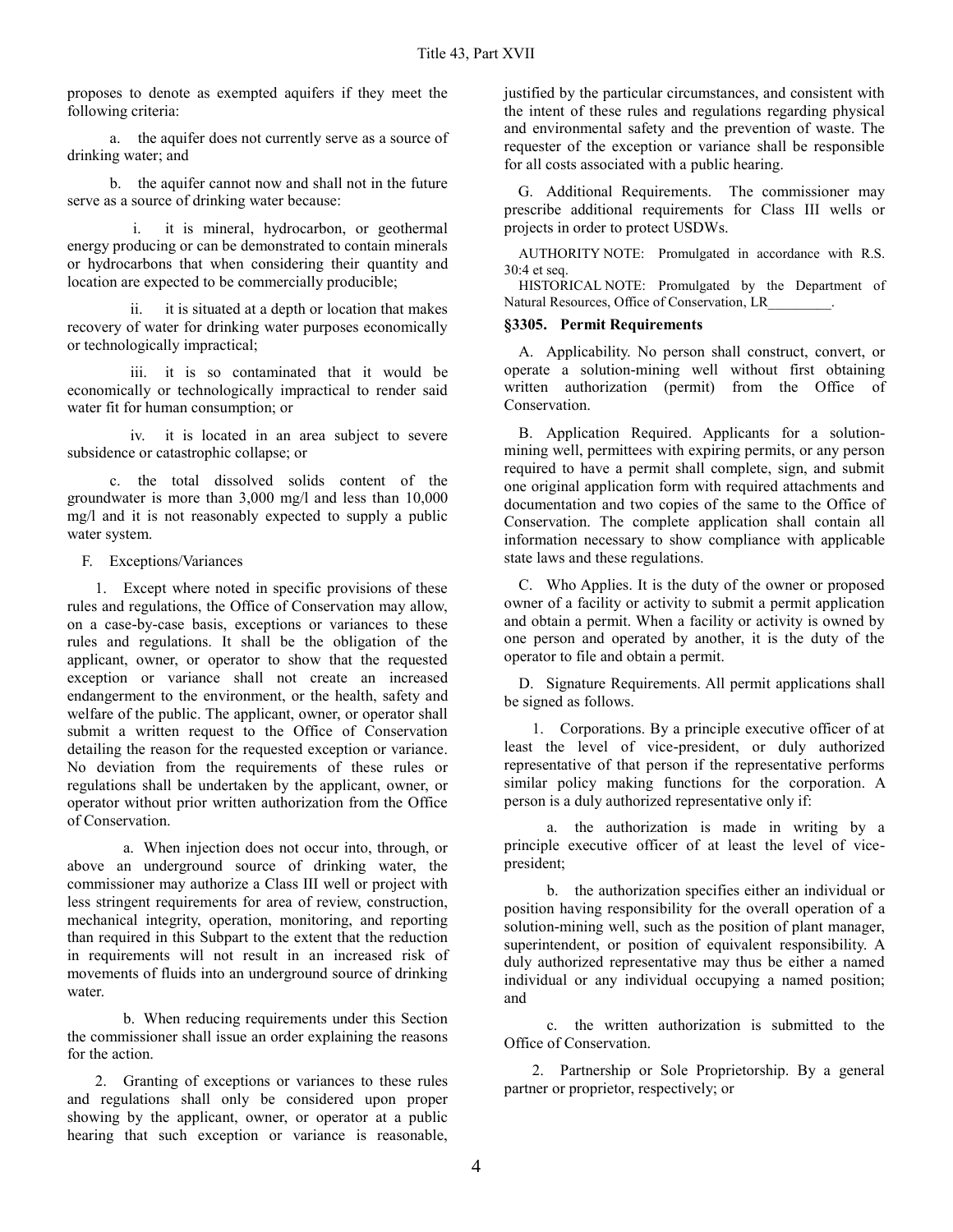3. Public Agency. By either a principle executive officer or a ranking elected official of a municipality, state, federal, or other public agency.

E. Signature Reauthorization. If an authorization under §3305.D is no longer accurate because a different individual or position has responsibility for the overall operation of a solution-mining well, a new authorization satisfying the signature requirements must be submitted to the Office of Conservation before or concurrent with any reports, information, or applications required to be signed by an authorized representative.

F. Certification. Any person signing a document under §3305.D shall make the following certification on the application:

"I certify under penalty of law that I have personally examined and am familiar with the information submitted in this document and all attachments and that based on my inquiry of those individuals immediately responsible for obtaining the information, I believe that the information is true, accurate, and complete. I am aware that there are significant penalties for submitting false information, including the possibility of fine and/or imprisonment."

AUTHORITY NOTE: Promulgated in accordance with R.S. 30:4 et seq.

HISTORICAL NOTE: Promulgated by the Department of Natural Resources, Office of Conservation, LR\_\_\_\_\_\_\_\_\_\_\_.

#### **§3307. Application Content**

A. The following minimum information required in §3307 shall be submitted in a permit application for a solution-mining well. The applicant shall also refer to the appropriate application form for any additional information that may be required.

B. Administrative Information:

1. all required state application form(s);

2. the nonrefundable application fee(s) as per LAC 43:XIX.Chapter 7 or successor document;

3. the name and mailing address of the applicant and the physical address of the solution-mining well facility;

4. the operator's name, address, telephone number, and e-mail address;

5. ownership status as federal, state, private, public, or other entity;

6. a brief description of the nature of the business associated with the activity;

7. the activity or activities conducted by the applicant which require the applicant to obtain a permit under these regulations;

8. up to four SIC Codes which best reflect the principal products or services provided by the facility;

9. a listing of all permits or construction approvals that the applicant has received or applied for under any of the following programs and which specifically affect the legal or technical ability of the applicant to undertake the activity or activities to be conducted by the applicant under the permit being sought:

a. the Louisiana Hazardous Waste Management;

b. this or any other Underground Injection Control Program;

c. NPDES Program under the Clean Water Act;

d. Prevention of Significant Deterioration (PSD) Program under the Clean Air Act;

e. Nonattainment Program under the Clean Air Act;

f. National Emission Standards for Hazardous Pollutants (NESHAPS) preconstruction approval under the Clean Air Act;

g. Ocean Dumping Permit under the Marine Protection Research and Sanctuaries Act;

h. dredge or fill permits under Section 404 of the Clean Water Act; and

i. other relevant environmental permits including, but not limited to any state permits issued under the Louisiana Coastal Resources Program, the Louisiana Surface Mining Program or the Louisiana Natural and Scenic Streams System;

10. acknowledgment as to whether the facility is located on Indian lands or other lands under the jurisdiction or protection of the federal government, or whether the facility is located on state water bottoms or other lands owned by or under the jurisdiction or protection of the state of Louisiana;

11. documentation of financial responsibility or documentation of the method by which proof of financial responsibility will be provided as required in §3309.B. Before making a final permit decision, final (official) documentation of financial responsibility must be submitted to and approved by the Office of Conservation;

12. names and addresses of all property owners within a 1320 feet radius of the property boundary of the solution mined cavern.

C. Maps and Related Information―

1. a location plat of the solution-mining well prepared and certified by a registered civil engineer or registered land surveyor. The location plat shall be prepared according to standards of the Office of Conservation;

2. a topographic or other map extending at least 1 mile beyond the property boundaries of the facility in which the solution-mining well is located depicting the facility and each well where fluids are injected underground; and those wells, springs, or surface water bodies, and drinking water wells listed in public records or otherwise known to the applicant in the map area;

3. the section, township and range of the area in which the solution-mining well is located and any parish, city or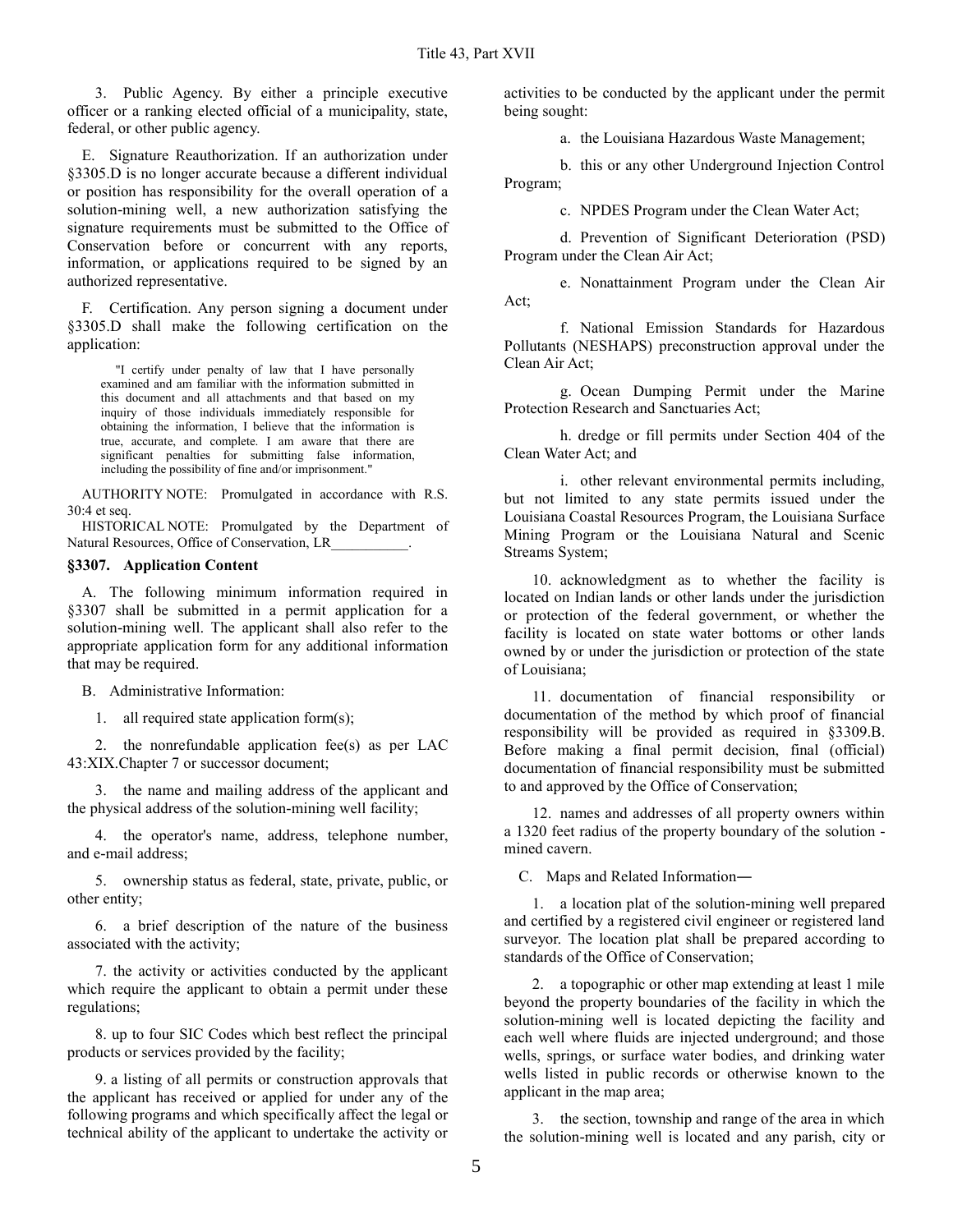municipality boundary lines within 1 mile of the facility location;

4. a map showing the solution-mining well for which the permit is sought, the project area or property boundaries of the facility in which the solution-mining well is located, and the applicable area of review. Within the area of review, the map shall show the number, name, and location of all existing producing wells, injection wells, abandoned wells and dry holes, public water systems and water wells. The map shall also show surface bodies of water, mines (surface and subsurface), quarries, and other pertinent surface features including residences and roads, and faults if known or projected. Only information of public record and pertinent information known to the applicant is required to be included on this map;

5. maps and cross sections indicating the vertical limits of all underground sources of drinking water within the area of review, their position relative to the injection formation, and the direction of water movement, where known, in every underground source of drinking water which may be affected by the proposed injection;

6. generalized maps and cross sections illustrating the regional geologic setting;

7. structure contour mapping of the salt stock on a scale no smaller than 1 inch to 500 feet;

8. maps and vertical cross sections detailing the geologic structure of the local area. The cross sections shall be structural (as opposed to stratigraphic cross sections), be referenced to sea level, show the solution-mining well and the cavern being permitted, all surrounding caverns regardless of use and current status, conventional (room and pillar) mines, and all other bore holes and wells that penetrate the salt stock. Cross sections should be oriented to indicate the closest approach to surrounding caverns, bore holes, wells, etc., and shall extend at least 1-mile beyond the edge of the salt stock. Any faulting in the area shall be illustrated on the cross sections such that the displacement of subsurface formations is accurately depicted; and

9. any other information required by the Office of Conservation to evaluate the solution-mining well, cavern, project, and related surface facility.

D. Area of Review Information. Refer to §3315.E for area of review boundaries and exceptions. Only information of public record or otherwise known to the applicant need be researched or submitted with the application, however, a diligent effort must be made to identify all wells and other manmade structures in response to the area of review requirements. The applicant shall provide the following information on all wells or structures within the defined area of review:

1. a discussion of the protocol used by the applicant to identify wells and manmade structures in the defined area of review;

2. a tabular listing of all known water wells in the area of review to include the name of the operator, well location,

well depth, well use (domestic, irrigation, public, etc), and current well status (active, abandoned, etc.);

3. a tabular listing of all known wells (excluding water wells) in the area of review with penetrations into the cap rock or salt stock to include at a minimum:

a. operator name, well name and number, state serial number (if assigned), and well location;

b. well type and current well status (producing, disposal, storage, solution mining, shut-in, plugged and abandoned), date the well was drilled, and the date the current well status was assigned;

c. well depth, construction, completion (including completion depths), plug and abandonment data; and

d. any additional information the commissioner may require.

4. the following information shall be provided on manmade structures within the salt stock regardless of use, depth of penetration, or distance to the solution-mining well or cavern being the subject of the application:

a. a tabular listing of all caverns to include:

i. operator name, well name and number, state serial number, and well location;

ii. current or previous use of the cavern (waste disposal, hydrocarbon storage, solution mining), current status of the cavern (active, shut-in, plugged and abandoned), date the solution-mining well was drilled, and the date the current solution-mining well status was assigned;

iii. cavern depth, construction, completion (including completion depths), plug and abandonment data;

b. a tabular listing of all conventional (dry or room and pillar) mining activities, whether active or abandoned. The listing shall include the following minimum items:

i. owner or operator name and address;

ii. current mine status (active, abandoned);

iii. depth and boundaries of mined levels;

iv. the closest distance of the mine in any direction to the solution-mining well and cavern.

E. Technical Information. The applicant shall submit, as an attachment to the application form, the following minimum information in technical report format:

1. for existing caverns the results of a current cavern sonar survey and mechanical integrity pressure and leak tests;

2. corrective action plan required by §3315.F for wells or other manmade structures within the area of review that penetrate the salt stock but are not properly constructed, completed or plugged and abandoned;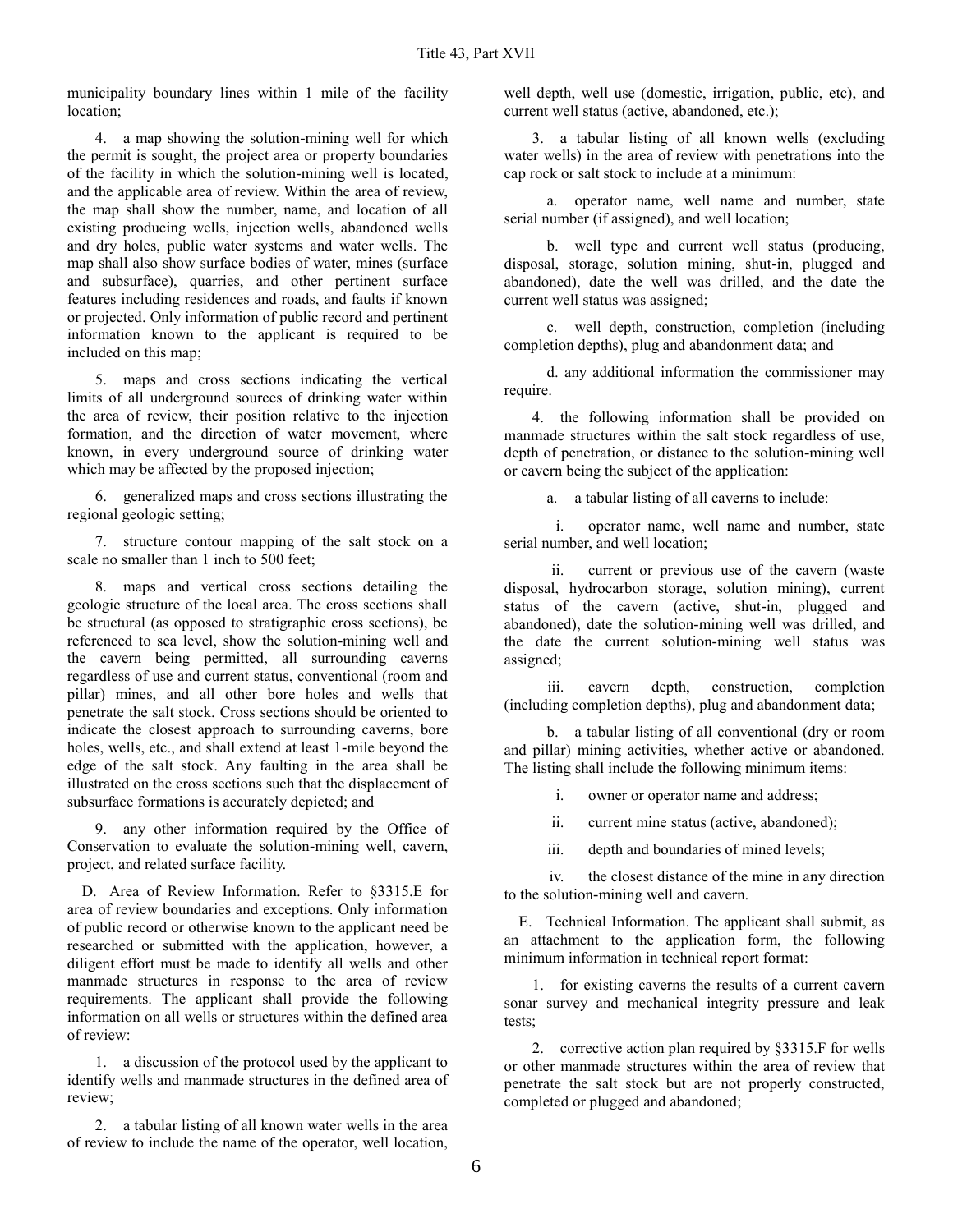3. plans for performing the geological and hydrogeological studies of §3315.B, C, and D. If such studies have already been done, submit the results obtained along with an interpretation of the results;

4. properly labeled schematic of the surface construction details of the solution-mining well to include the wellhead, gauges, flowlines, and any other pertinent details;

5. properly labeled schematic of the subsurface construction and completion details of the solution-mining well and cavern, if applicable, to include borehole diameters (bit size or calipered); all cemented casings with cement specifications, casing specifications (size, depths, etc.); all hanging strings showing sizes and depths set; total depth of well; top, bottom, and diameter of cavern; and any other pertinent details;

6. surface site diagram(s) drawn to scale to include details and locations of the entire layout of the facility in which the solution-mining well is located (including but not limited to surface pumps, piping and instrumentation, controlled access roads, fenced boundaries, field offices, monitoring and safety equipment and location of such equipment, required curbed or other retaining wall heights would any of this be required, etc.);

7. a proposed formation testing program to obtain the information required below:

a. where the injection zone is a water bearing formation, the following information concerning the injection zone shall be determined or calculated for new Class III wells or projects:

- i. fluid pressure;
- ii. fracture pressure; and

iii. physical and chemical characteristics of the formation fluids.

b. where the injection formation is not a water bearing formation, the information in §3307.E.7.a.ii;

- 8. a proposed stimulation program;
- 9. proposed injection procedures;

10. expected changes in pressure, native fluid displacement, and direction of movement of injection fluid;

11. detailed plans and procedures to operate the solution-mining well, cavern, and related surface facilities in accordance with the following requirements:

a. for new wells, the following minimum proposed operating data should also be provided. If the information is proprietary an applicant may, in lieu of the ranges in concentrations, choose to submit maximum concentrations which shall not be exceeded. In such a case the applicant shall retain records of the undisclosed concentrations and provide them upon request to the commissioner as part of any enforcement investigation;

i. average and maximum daily rate and volume of fluid to be injected;

ii. average and maximum injection pressure; and

iii. qualitative analysis and ranges in concentrations of all constituents of injected fluids. The applicant may request confidentiality.

b. the cavern and surface facility design requirements of §3317, including, but not limited to cavern spacing requirements and cavern coalescence;

c. the well construction and completion requirements of §3319, including, but not limited to open borehole surveys, casing and cementing, casing and casing seat tests, cased borehole surveys, hanging strings, and wellhead components and related connections;

d. the operating requirements of §3321, including, but not limited to cavern roof restrictions, blanket material, remedial work, well recompletion, multiple well caverns, cavern allowable operating pressure and rates, and extracted cavern fluid management.

e. the safety requirements of §3323, including, but not limited to an emergency action plan, controlled site access, facility identification, personnel, wellhead protection and identification, valves and flowlines, alarm systems, emergency shutdown valves, systems test and inspections, and surface facility retaining walls and spill containment, as well as contingency plans to cope with all shut-ins or well failures to prevent the migration of contaminating fluids into underground sources of drinking water;

f. the monitoring requirements of §3325, including, but not limited to equipment requirements such as pressure gauges, pressure sensors and flow sensors, continuous recording instruments, and subsidence monitoring, well as a description of methods that will be undertaken to monitor cavern growth due to undersaturated fluid injection;

g. the pre-operating requirements of §3327, specifically the submission of a completion report, and the information required therein;

h. the mechanical integrity pressure and leak test requirements of §3329, including, but not limited to frequency of tests, test methods, submission of pressure and leak test results, and notification of test failures;

i. the cavern configuration and capacity measurement procedures of §3331, including, but not limited to sonar caliper surveys, frequency of surveys, and submission of survey results;

j. the requirements for inactive caverns in §3333;

k. the reporting requirements of §3335, including, but not limited to the information required in monthly operation reports;

l. the record retention requirements of §3337;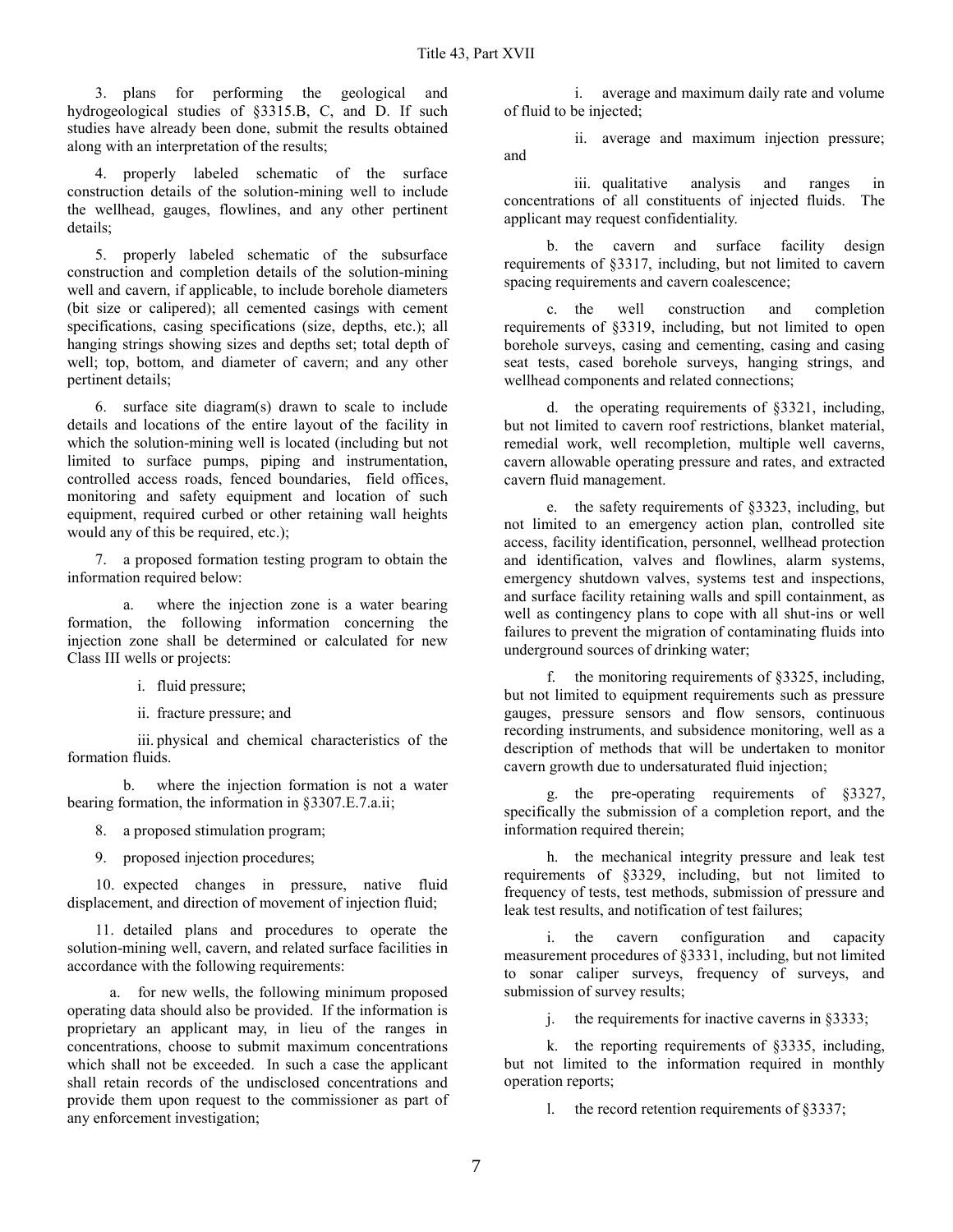m. the closure and post-closure requirements of §3339, including, but not limited to closure plan requirements, notice of intent to close, standards for closure, and post-closure requirements; and

n. any other information pertinent to operation of the solution-mining well, including, but not limited to any waiver for surface siting, monitoring equipment and safety procedures.

F. "IT Decision" Questions. Consistent with the Class III Brine Extraction Well Permit Application Procedures for Form UIC-3 BR, the applicant shall provide sufficient information to answer the following questions.

1. Have the potential and real adverse environmental effects of the proposed operations been avoided to the maximum extent possible?

2. Does a cost benefit analysis of the environmental impact costs balanced against the social and economic benefits of the proposed facility demonstrate that the latter outweighs the former?

3. Are there alternative projects which would offer more protection to the environment than the proposed operations without unduly curtailing non-environmental benefits?

4. Are there alternative sites which would offer more protection to the environment than the proposed operations site without unduly curtailing non-environmental benefits?

Are there mitigating measures which would offer more protection to the environment than the facility as proposed without unduly curtailing non-environmental benefits?

G. Confidentiality of Information. Information obtained by any rule, regulations, order, or permit term or condition adopted or issued here-under, or by any investigation authorized thereby, shall be available to the public, unless nondisclosure is requested in writing and such information is determined by the commissioner to require confidentiality to protect trade secrets, processes, operations, style of work, apparatus, statistical data, income, profits, losses, or in order to protect any plan, process, tool, mechanism, or compound; provided that such nondisclosure shall not apply to information that is necessary for use by duly authorized officers or employees of state or federal government in carrying out their responsibilities under these regulations or applicable federal or state law. If no claim is made at the time of submission, the commissioner may make the information available to the public without further notice.

1. Claims of confidentiality for the following information will be denied:

a. the name and address of any permit applicant or permittee; and

b. information which deals with the existence, absence, or level of contaminants in drinking water.

AUTHORITY NOTE: Promulgated in accordance with R.S. 30:4 et seq.

HISTORICAL NOTE: Promulgated by the Department of Natural Resources, Office of Conservation, LR\_\_\_\_\_\_\_\_\_\_.

#### **§3309. Legal Permit Conditions**

A. Signatories. All reports required by permit or regulation and other information requested by the Office of Conservation shall be signed as in applications by a person described in §3305.D or §3305.E.

#### B. Financial Responsibility

1. Closure and Post-Closure. The owner or operator of a solution-mining well shall maintain financial responsibility and the resources to close, plug and abandon and, where necessary, for post-closure care of the solution-mining well, cavern, and related facility as prescribed by the Office of Conservation. Evidence of financial responsibility shall be by submission of a surety bond, a letter of credit, certificate of deposit, or other instruments acceptable to the Office of Conservation. The amount of funds available shall be no less than the amount identified in the cost estimate of the closure plan of §3339.A and, if required, post-closure plan of §3339.B. Any financial instrument filed in satisfaction of these financial responsibility requirements shall be issued by and drawn on a bank or other financial institution authorized under state or federal law to operate in the state of Louisiana.

2. Renewal of Financial Responsibility. Any approved instrument of financial responsibility coverage shall be renewable yearly. Documentation of renewals shall be submitted to the Office of Conservation.

C. Duty to Comply. The operator must comply with all conditions of a permit. Any permit noncompliance is a violation of the act, the permit and these rules and regulations and is grounds for enforcement action, permit termination, revocation and possible reissuance, modification, or denial of any future permit renewal applications if the commissioner determines that such noncompliance endangers underground sources of drinking water. It shall be the duty of the operator to prove that continued operation of the solution-mining well shall not endanger the environment, or the health, safety and welfare of the public.

D. Duty to Halt or Reduce Activity. It shall not be a defense for an owner or operator in an enforcement action to claim it would have been necessary to halt or reduce the permitted activity to maintain compliance with the conditions of the permit.

E. Duty to Mitigate. The owner or operator shall take all reasonable steps to minimize or correct any adverse impact on the environment such as the contamination of underground sources of drinking water resulting from a noncompliance with the permit or these rules and regulations.

F. Proper Operation and Maintenance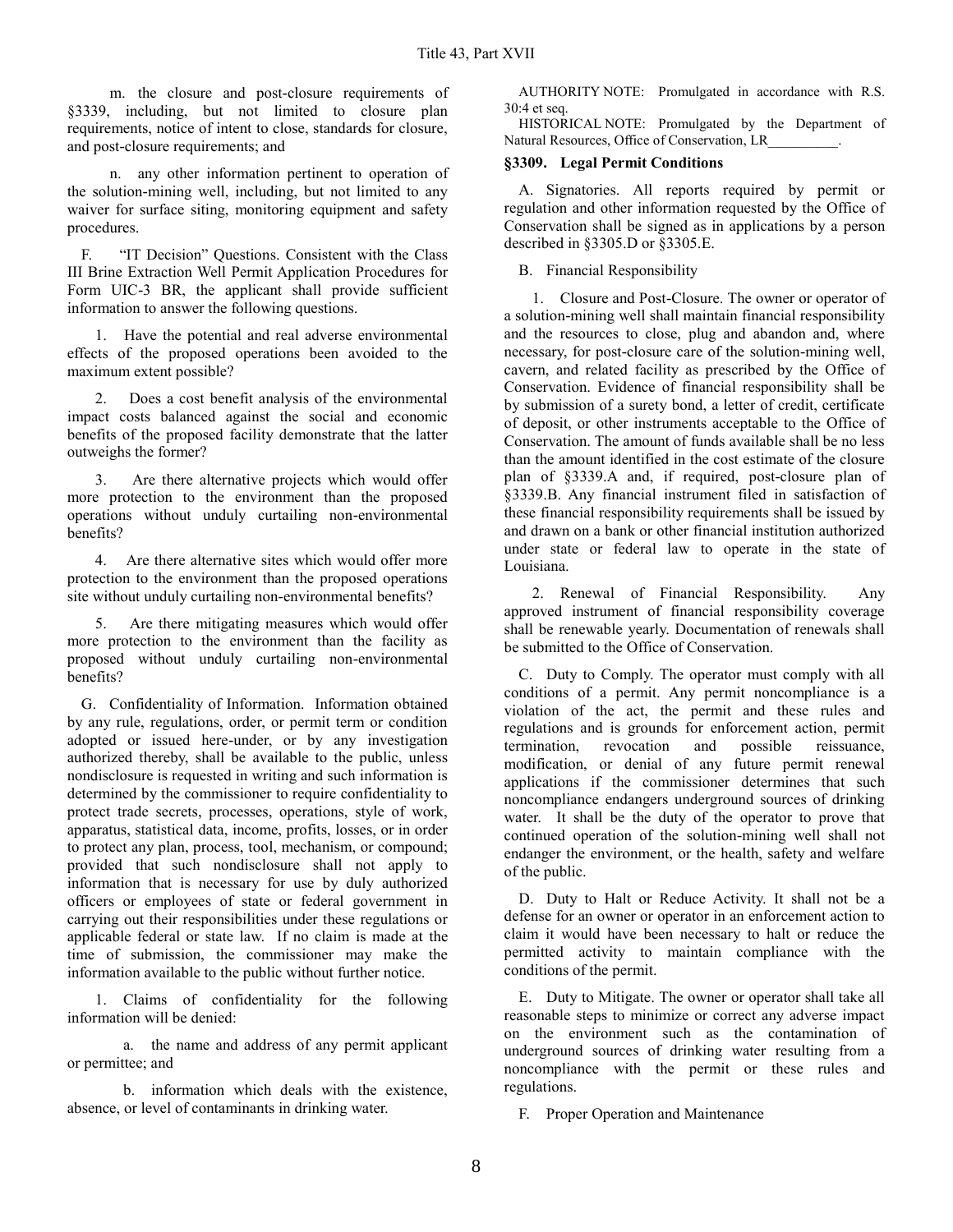1. The operator shall always properly operate and maintain all facilities and systems of injection, withdrawal, and control (and related appurtenances) installed or used to achieve compliance with the permit or these rules and regulations. Proper operation and maintenance include effective performance (including well/cavern mechanical integrity), adequate funding, adequate operation, staffing and training, and adequate laboratory process controls including appropriate quality assurance procedures. This provision requires the operation of back-up, auxiliary facilities, or similar systems when necessary to achieve compliance with the conditions of the permit or these rules and regulations.

2. The operator shall address any unauthorized escape, discharge, or release of any material from or due to the solution-mining well, cavern, or part thereof, with a corrective action plan. The plan shall address the cause, delineate the extent, and determine the overall effects on the environment resulting from the escape, discharge, or release. The Office of Conservation shall require the operator to formulate a plan to remediate the escaped, discharged, or released material if the material is thought to have entered or has the possibility of entering an underground source of drinking water or otherwise poses a serious threat to the environment or public safety.

3. The Office of Conservation may immediately prohibit further operations if it determines that continued operations at a solution-mining well, or part thereof, may cause unsafe operating conditions, or endanger the environment, or the health, safety and welfare of the public. The prohibition shall remain in effect until it is determined that continued operations can and shall be conducted safely. It shall be the duty of the operator to prove that continued operation of the solution-mining well, or part thereof, shall not endanger the environment, or the health, safety and welfare of the public.

G. Inspection and Entry. Inspection and entry at a solution-mining well facility by Office of Conservation personnel shall be allowed as prescribed in R.S. of 1950, Title 30, Section 4.

H. Property Rights. The issuance of a permit does not convey any property rights of any sort, or any exclusive privilege or servitude.

I. Notification Requirements. The operator shall give written, and where required, verbal notice to the Office of Conservation concerning activities indicated in this Subsection.

1. Any change in the principal officers, management, owner or operator of the solution-mining well shall be reported to the Office of Conservation in writing within 10 days of the change.

2. Planned physical alterations or additions to the solution-mining well, cavern, surface facility or parts thereof that may constitute a modification or amendment of the permit. No mechanical integrity tests, sonar caliper surveys, remedial work, well or cavern abandonment, or any test or work on a well or cavern shall be performed without prior

authorization from the Office of Conservation. The operator must submit the appropriate work permit request form (Form UIC-17 or subsequent document) for approval.

3. Whenever there has been no injection into a cavern for 30 consecutive days or more, the operator shall notify the Office of Conservation in writing within seven days following the thirtieth day of the cavern becoming inactive (out of service). The notification shall include the date on which the cavern was removed from service, the reason for taking the cavern out of service, and the expected date that the cavern shall be returned to service. See §3333 for additional requirements for inactive caverns.

4. The operator of a new or converted solution-mining well shall not begin mining operations until the Office of Conservation has been notified of the following:

a. well construction or conversion is complete, including submission of a notice of completion, a completion report, and all supporting information (e.g., asbuilt diagrams, records, sampling and testing results, well and cavern tests, logs, etc.) required in §3327;

b. a representative of the commissioner has inspected the well and/or facility within 10 working days of the notice of completion required in 3309.I.4.a and finds it is in compliance with the conditions of the permit; and

c. the operator has received written approval from the Office of Conservation clearly stating solution-mining operations may begin.

5. Noncompliance or anticipated noncompliance (which may result from any planned changes in the permitted facility or activity) with the permit or applicable regulations including a failed mechanical integrity pressure and leak test of §3329.

6. Permit Transfer. A permit is not transferable to any person except after giving written notice to and receiving written approval from the Office of Conservation clearly stating that the permit has been transferred. This action may require modification or revocation and re-issuance of the permit (see §3311.K) to change the name of the operator and incorporate other requirements as may be necessary, including but not limited to financial responsibility.

7. Compliance Schedules. Report of compliance or noncompliance with, or any progress reports on, interim and final requirements contained in any compliance schedule in these regulations shall be submitted to the commissioner no later than 14 days following each schedule date.

8. Twenty-Four Hour Reporting

a. The operator shall report any noncompliance that may endanger the environment, or the health, safety and welfare of the public. Any information pertinent to the noncompliance shall be reported to the Office of Conservation by telephone at (225) 342-5515 within 24 hours from when the operator becomes aware of the circumstances. A written submission shall also be provided within five days from when the operator becomes aware of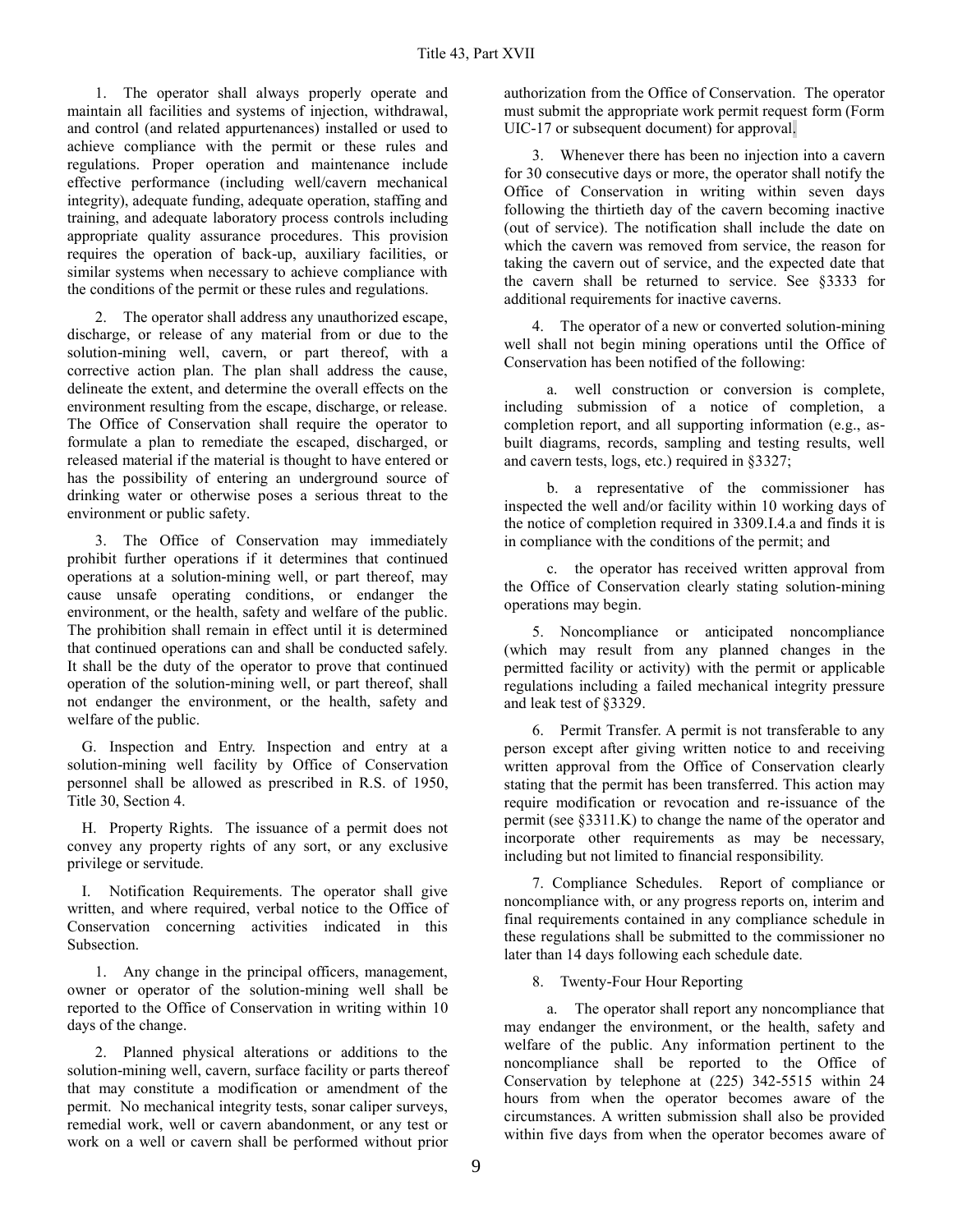the circumstances. The written notification shall contain a description of the noncompliance and its cause, the periods of noncompliance including exact times and dates, and if the noncompliance has not been corrected, the anticipated time it is expected to continue, and steps taken or planned to reduce, eliminate and prevent recurrence of the noncompliance.

b. The following additional information must also be reported within the 24-hour period:

i. monitoring or other information (including a failed mechanical integrity test of §3329) that suggests the solution-mining operations may cause an endangerment to underground sources of drinking waters, oil, gas, other commercial mineral deposits (excluding the salt), neighboring salt operations of any kind, or movement outside the salt stock or cavern;

ii. any noncompliance with a regulatory or permit condition or malfunction of the injection/withdrawal system (including a failed mechanical integrity test of §3329) that may cause fluid migration into or between underground sources of drinking waters or outside the salt stock or cavern.

9. The operator shall give written notification to the Office of Conservation upon permanent conclusion of solution-mining operations. Notification shall be given within seven days after concluding operations.

10. The operator shall give written notification before abandonment (closure) of the solution-mining well, related surface facility, or in the case of area permits before closure of the project. Abandonment (closure) shall not begin before receiving written authorization from the Office of Conservation.

11. When the operator becomes aware that it failed to submit any relevant facts in a permit application or submitted incorrect information in a permit application or in any report to the Office of Conservation, the operator shall promptly submit such facts and information.

J. Duration of Permits

1. Authorization to Operate. Authorization by permit to operate a solution-mining well shall be valid for the life of the well, unless suspended, modified, revoked and reissued, or terminated for cause as described in §3311.K. The commissioner may issue, for cause, any permit for a duration that is less than the full allowable term under this Section.

2. Authorization to Drill, Construct, or Convert. Authorization by permit to drill, construct or convert a new solution-mining well shall be valid for one year from the effective date of the permit. If drilling or conversion is not completed in that time, the permit shall be null and void and the operator must obtain a new permit.

3. Extensions. The operator shall submit to the Office of Conservation a written request for an extension of the time of §3309.J.2; however, the Office of Conservation shall approve the request only for extenuating circumstances. The

operator shall have the burden of proving claims of extenuating circumstances.

K. Compliance Review. The commissioner shall review each issued solution-mining well or area permit at least once every five years to determine whether it should be modified, revoked and reissued, terminated, or if a minor modification needs to be made. Commencement of the permit review process for each facility shall proceed as authorized by the commissioner. At a minimum, for purposes of the Compliance Review, the operator shall submit to the Office of Conservation at least once every five years the information required by §3315.A and B, based upon the most up to date data available. Upon receipt of this information the Commissioner shall either request additional information from the Operator or shall initiate the Compliance Review. If after sixty days following commencement of the Compliance Review, the permit is not modified, revoked and reissued, or terminated, then the permit shall remain valid pursuant to §3309.J.1.

L. Schedules of Compliance. The permit may, when appropriate, specify a schedule of compliance leading to compliance with the act and these regulations.

1. Time for Compliance. Any schedules of compliance under this Section shall require compliance as soon as possible but not later than three years after the effective date of the permit.

2. Interim Dates. Except as provided in §3309.L.2.b, if a permit establishes a schedule of compliance which exceeds one year from the date of permit issuance, the schedule shall set forth interim requirements and the dates for their achievement.

a. The time between interim dates shall not exceed one year.

b. If the time necessary for completion of any interim requirements (such as the construction of a control facility) is more than one year and is not readily divisible into stages for completion, the permit shall specify interim dates for submission of reports of progress toward completion of the interim requirements and indicate a projected completion date.

3. The permit shall be written to require that progress reports be submitted no later than 30 days following each interim date and the final date of compliance.

M. Area or Project Permit Authorization

1. The commissioner may issue a permit on an area basis, rather than for each well individually, provided that the permit is for injection wells:

a. described and identified by location in permit application(s) if they are existing well, except that the commissioner may accept a single description of wells with substantially the same characteristics;

b. within the same well field, facility site, reservoir, project, or similar unit in the state;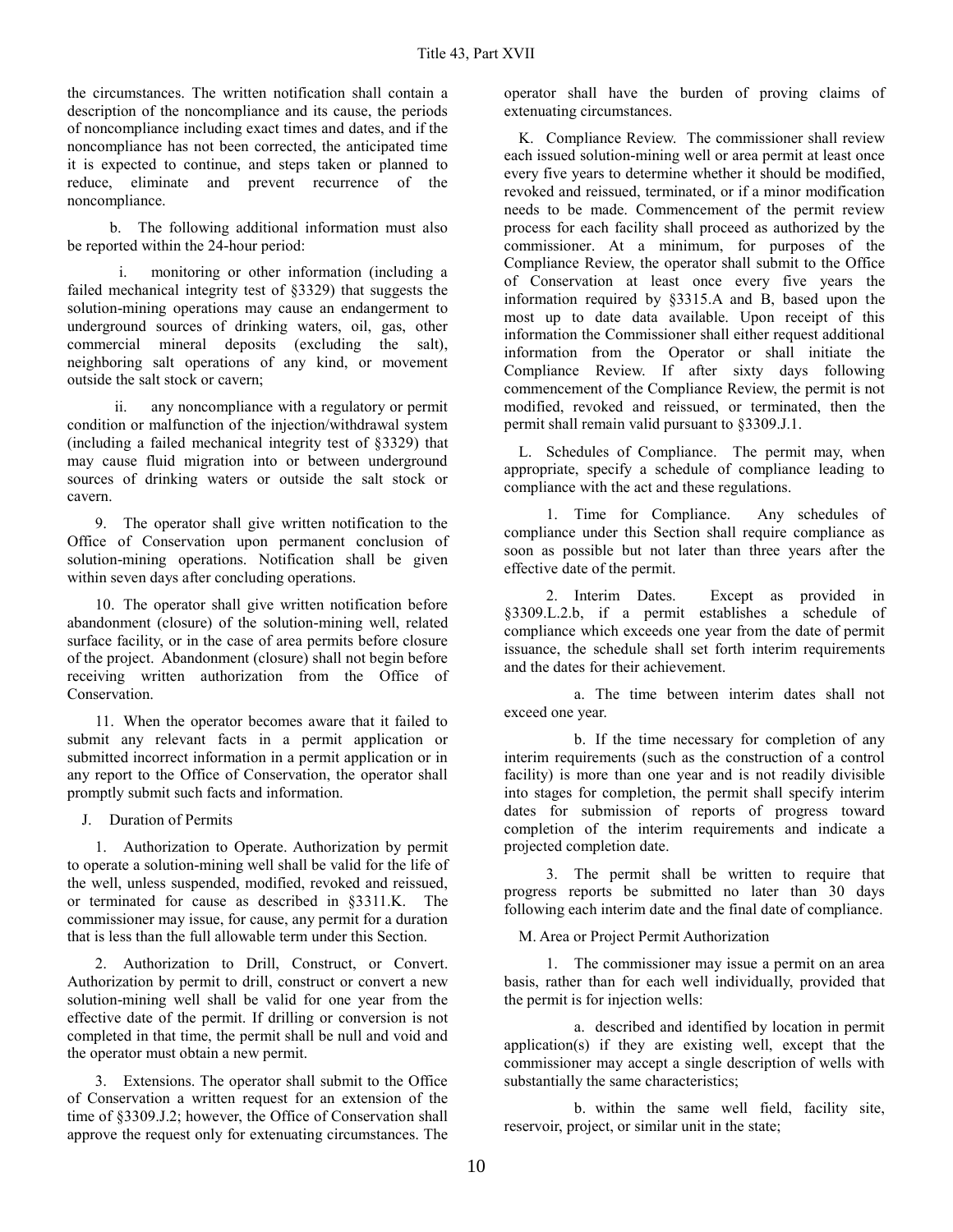c. operated by a single owner or operator; and

d. used to inject other than hazardous waste.

2. Area permits shall specify:

a. the area within which underground injections are authorized; and

b. the requirements for construction, monitoring, reporting, operation, and abandonment, for all wells authorized by the permit.

3. The area permit may authorize the operator to construct and operate, convert, or plug and abandon wells within the permit area provided:

a. the operator notifies the commissioner at such time as the permit requires;

b. the additional well satisfies the criteria in §3309.M.1 and meets the requirements specified in the permit under §3309.M.2; and

c. the cumulative effects of drilling and operation of additional injection wells are considered by the commissioner during evaluation of the area permit application and are acceptable to the commissioner.

4. If the commissioner determines that any well constructed pursuant to §3309.M.3 does not satisfy any of the requirements of §3309.M.3.a and b, the commissioner may modify the permit under §3311.K.3, terminate under §3311.K.6, or take enforcement action. If the commissioner determines that cumulative effects are unacceptable, the permit may be modified under §3311.K.3.

N. Additional Conditions. The Office of Conservation may, on a case-by-case basis, impose any additional conditions or requirements as are necessary to protect the environment, the health, safety and welfare of the public, underground sources of drinking waters, oil, gas, or other mineral deposits (excluding the salt), and preserve the integrity of the salt dome.

AUTHORITY NOTE: Promulgated in accordance with R.S. 30:4 et seq.

HISTORICAL NOTE: Promulgated by the Department of Natural Resources, Office of Conservation, LR

## **§3311. Permitting Process**

A. Applicability. This Section contains procedures for issuing and transferring permits to operate a solution-mining well. Any person required to have a permit shall apply to the Office of Conservation as stipulated in §3305. The Office of Conservation shall not issue a permit before receiving an application form and any required supplemental information showing compliance with these rules and regulations and that is administratively and technically completed to the satisfaction of the Office of Conservation.

B. Notice of Intent to File Application

1. The applicant shall make public notice that a permit application is to be filed with the Office of Conservation. A notice of intent shall be published at least 30 days but not

more than 120 days before filing the permit application with the Office of Conservation. The applicant shall publish a new notice of intent if the application is not received by the Office of Conservation within the filing period.

2. The notice shall be published once in the official state journal and the official journal of the parish of the proposed project location. The cost for publishing the notice of intent shall be the responsibility of the applicant and shall contain the following minimum information:

a. name and address of the permit applicant and, if different, the facility to be regulated by the permit;

b. the geographic location of the proposed project;

c. name and address of the regulatory agency to process the permit action where interested persons may obtain information concerning the application or permit action; and

d. a brief description of the business conducted at the facility or activity described in the permit application.

3. The applicant shall submit the proof of publication of the notice of intent before the application will be deemed complete.

C. Application Submission and Review

1. The applicant shall complete, sign, and submit one original application form, with required attachments and documentation, and two copies of the same to the Office of Conservation. The complete application shall contain all information to show compliance with applicable state laws and these rules and regulations.

2. The applicant shall be notified if a representative of the Office of Conservation decides that a site visit is necessary for any reason in conjunction with the processing of the application. Notification may be either oral or written and shall state the reason for the visit.

3. If the Office of Conservation deems an application to be incomplete, deficient of information, or requires additional data, a notice of application deficiency indicating the information necessary to make the application complete shall be transmitted to the applicant.

4. The Office of Conservation shall deny an application if an applicant fails, refuses, is unable to respond adequately to the notice of application deficiency, or if the Office of Conservation determines that the proposed activity cannot be conducted safely. The Office of Conservation shall notify the applicant by certified mail of the decision denying the application.

D. Public Hearing Requirements. A public hearing may be requested for new applications and shall not be scheduled until administrative and technical review of an application has been completed to the satisfaction of the Office of Conservation.

1. Public Notice of Permit Actions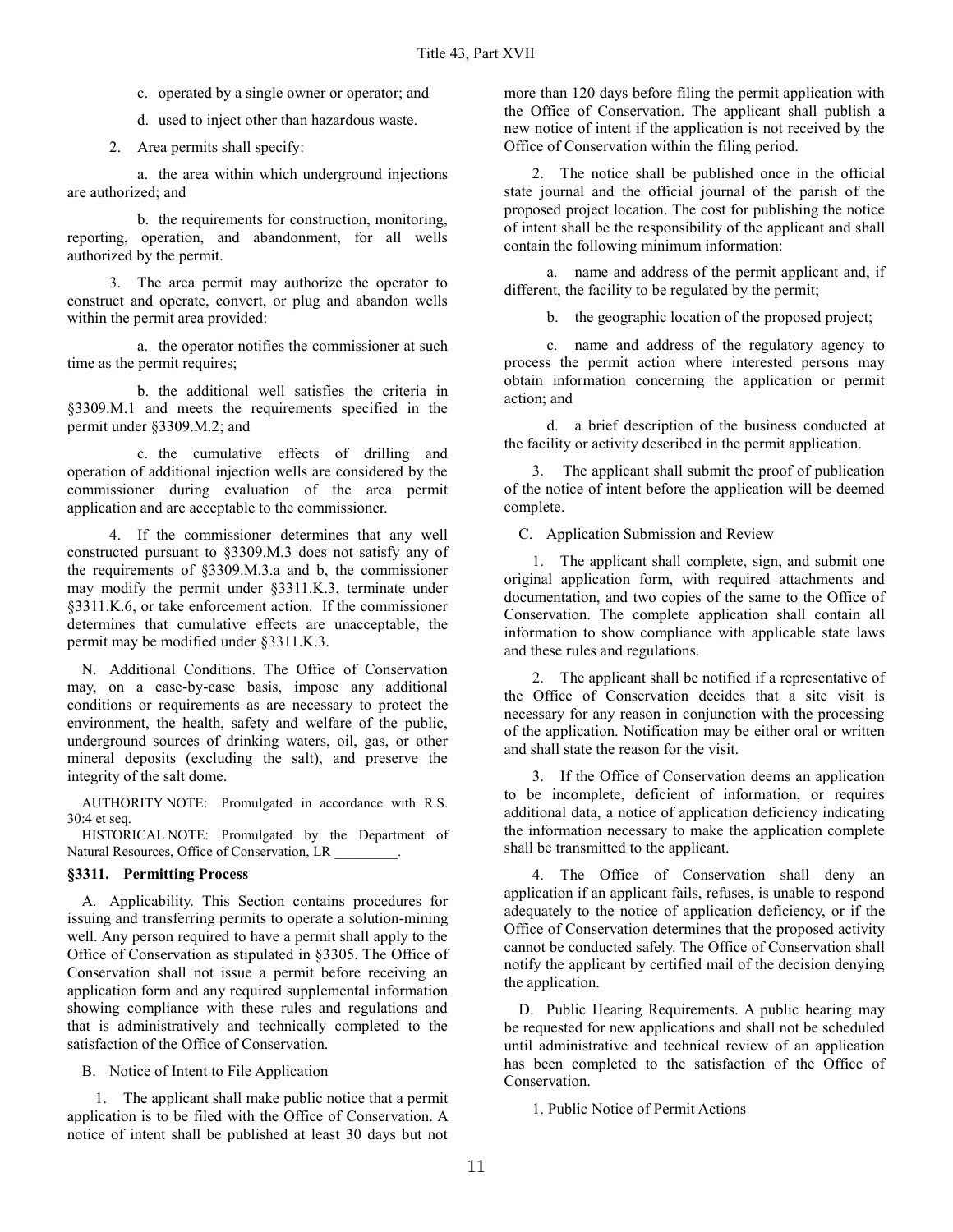a. Upon acceptance of a permit application as complete and meeting the administrative and technical requirements of these rules and regulations, the commissioner shall give public notice that the following actions have occurred:

a draft permit has been prepared under §3311.E; and

ii. a hearing has been scheduled under §3311.D.

b. No public notice is required when a request for permit modification, revocation and reissuance, or termination is denied under §3311.K.

2. Notice by Applicant

a. Public notice of a hearing shall be published by the Office of Conservation in the legal ad section of the official state journal and the official journal of the parish of the proposed project location not less than 30 days before the scheduled hearing.

b. The applicant shall file at least one copy of the complete permit application with the local governing authority of the parish of the proposed project location at least 30 days before the scheduled public hearing to be available for public review.

c. One additional copy of the complete permit application shall be filed by the applicant in a public library in the parish of the proposed project location.

3. Contents. Public notices shall contain the following minimum information:

a. name and address of the permit applicant and, if different, the facility or activity regulated by the permit;

b. name and address of the regulatory agency processing the permit action;

c. name, address, and phone number of a person within the regulatory agency where interested persons may obtain information concerning the application or permit action;

d. a brief description of the business conducted at the facility or activity described in the permit application;

e. a statement that a draft permit has been prepared under 3311.E;

g. a brief description of the public comment procedures;

h. a brief statement of procedures to request a hearing (unless a hearing has already been scheduled) and other procedures by which the public may participate in the final permit decision;

i. the time, place, and a brief description of the nature and purpose of the public hearing, if one has already been scheduled;

j. a reference to the date of any previous public notices relating to the permit;

l. any additional information considered necessary or proper by the commissioner.

E. Draft Permit.

1. Once an application is complete, the Office of Conservation shall prepare a draft permit (Order) or deny the application. Draft permits shall be accompanied by a fact sheet, be publicly noticed, and made available for public comment.

2. The applicant may appeal the decision to deny the application in a letter to the commissioner who may then call a public hearing through §3311.D.

3. If the commissioner prepares a draft permit, it shall contain the following information where appropriate:

a. all conditions under§3307 and §3309;

b. all compliance schedules under §3309.L; and

c. all monitoring requirements under applicable Paragraphs in §3325.

F. Fact Sheet. The Office of Conservation shall prepare a fact sheet for every draft permit. It shall briefly set forth principal facts and significant factual, legal, and policy questions considered in preparing the draft permit.

1. The fact sheet may include:

a. a brief description of the type of facility or activity that is the subject of the draft permit or application;

b. the type and proposed quantity of material to be injected;

c. a brief summary of the basis for the draft permit conditions including references to applicable statutory or regulatory provision;

d. a description of the procedures for reaching a final decision on the draft permit or application including the beginning and ending date of the public comment period of §3311.H, the address where comments shall be received, and any other procedures whereby the public may participate in the final decision. The public notice shall allow 30 days for public comment;

e. reasons why any requested variances or alternative to required standards do or do not appear justified;

f. procedures for requesting a hearing and the nature of that hearing; and

g. the name and telephone number of a person within the permitting agency to contact for additional information.

2. The fact sheet shall be distributed to the permit applicant, all persons identified in §3311.D.1.b, and, on request, to any interested person.

G. Public Hearing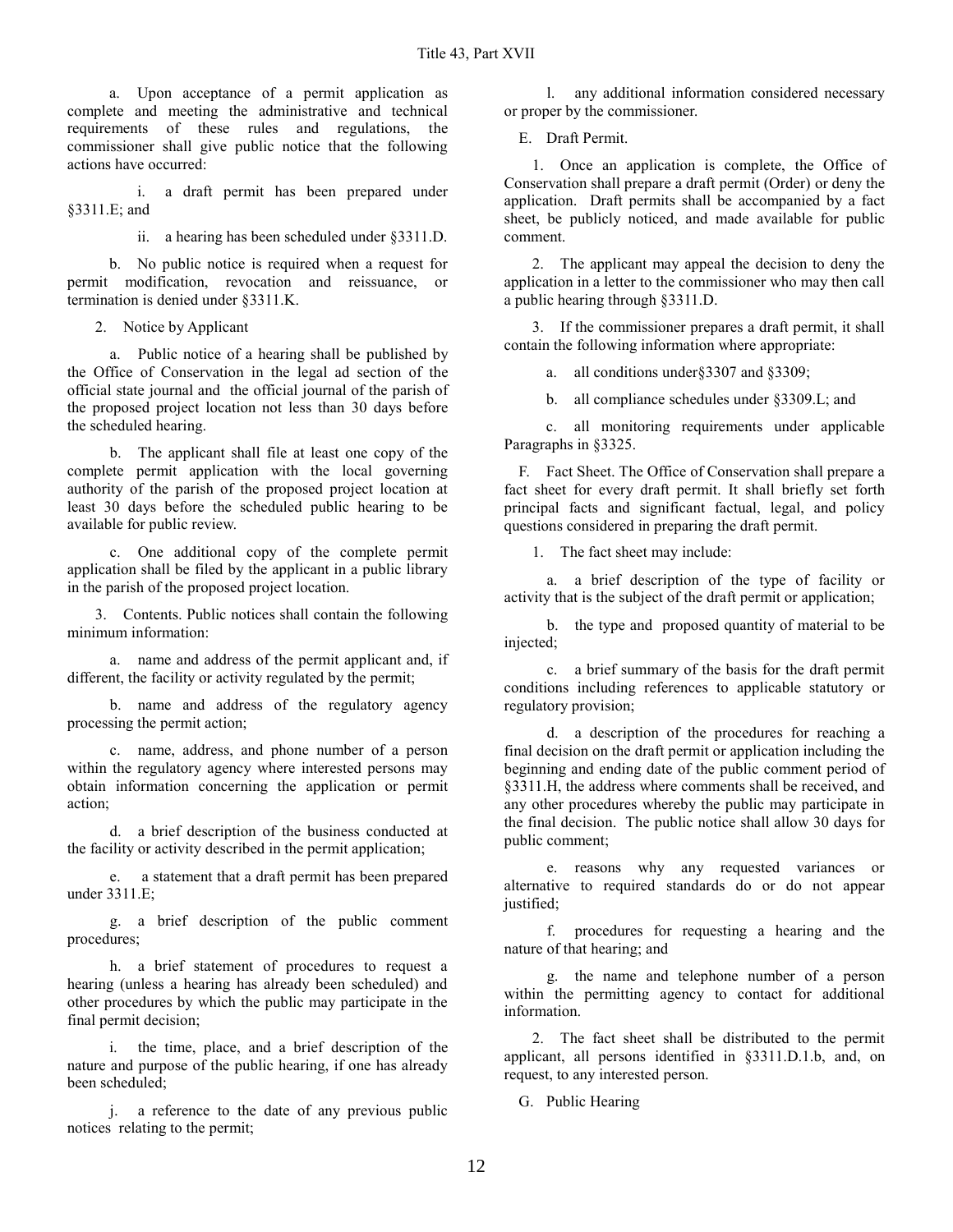1. If a public hearing has been requested, the Office of Conservation shall fix a time, date, and location for a public hearing. The public hearing shall be held in the parish of the proposed project location. The cost of the public hearing shall be set by LAC 43:XIX.Chapter 7 (Fees, as amended) and is the responsibility of the applicant.

2. The Office of Conservation shall provide notice of a scheduled hearing by forwarding a copy of the notice to the applicant, property owners immediately adjacent to the proposed project, operators of existing projects located on or within the salt stock of the proposed project; United States Environmental Protection Agency; Louisiana Department of Wildlife and Fisheries; Louisiana Department of Environmental Quality; Louisiana Office of Coastal Management; Louisiana Office of Conservation, Pipeline Division, Louisiana Department of Culture, Recreation and Tourism, Division of Archaeology; the governing authority for the parish of the proposed project; and any other interested parties.

3. The public hearing shall be fact finding in nature and not subject to the procedural requirements of the Louisiana Administrative Procedure Act. All public hearings shall be publicly noticed as required by these rules and regulations.

4. At the hearing, any person may make oral statements or submit written statements and data concerning the application or permit action being the basis of the hearing. Reasonable limits may be set upon the time allowed for oral statements; therefore, submission of written statements may be required. The hearing officer may extend the comment period by so stating before the close of the hearing.

5. A transcript shall be made of the hearing and such transcript shall be available for public review.

H. Public Comments, Response to Comments, and Permit Issuance

1. Any interested person may submit written comments concerning the permitting activity during the public comment period. All comments pertinent and significant to the permitting activity shall be considered in making the final permit decision.

2. The Office of Conservation shall issue a response to all pertinent and significant comments as an attachment to and at the time of final permit decision. The final permit with response to comments shall be made available to the public. The response shall:

a. specify which provisions, if any, of the draft permit have been changed in the final permit decision, and the reasons for the change; and

b. briefly describe and respond to all significant comments on the draft permit or the permit application raised during the public comment period, or during any hearing.

3. The Office of Conservation may issue a final permit decision within 90 days following the close of the public comment period; however, this time may be extended due to the nature, complexity, and volume of public comments received.

4. A final permit decision shall be effective on the date of issuance.

5. Approval or the granting of a permit to construct or convert a solution-mining well shall be valid for a period of one year and if not begun in that time, the permit shall be null and void. The permittee may request an extension of this one-year requirement; however, the commissioner shall approve the request for extenuating circumstances only.

I. Permit Application Denial

1. The Office of Conservation may refuse to issue, reissue, or reinstate a permit or authorization if an applicant or operator has delinquent, finally determined violations of the Office of Conservation or unpaid penalties or fees, or if a history of past violations demonstrates the applicant's or operator's unwillingness to comply with permit or regulatory requirements.

2. If a permit application is denied, the applicant may request a review of the Office of Conservation's decision to deny the permit application. Such request shall be made in writing and shall contain facts or reasons supporting the request for review.

3. Grounds for permit application denial review shall be limited to the following reasons:

a. the decision is contrary to the laws of the state, applicable regulations, or evidence presented in or as a supplement to the permit application;

b. the applicant has discovered since the permit application public hearing or permit denial, evidence important to the issues that the applicant could not with due diligence have obtained before or during the initial permit application review;

c. there is a showing that issues not previously considered should be examined so as to dispose of the matter; or

d. there is other good ground for further consideration of the issues and evidence in the public interest.

J. Permit Transfer

1. Applicability. A permit may be transferred to a new owner or operator only upon written approval from the Office of Conservation. Written approval must clearly read that the permit has been transferred. It is a violation of these rules and regulations to operate a solution-mining well without a permit or other authorization if a person attempting to acquire a permit transfer allows operation of the solution-mining well before receiving written approval from the Office of Conservation.

2. Procedures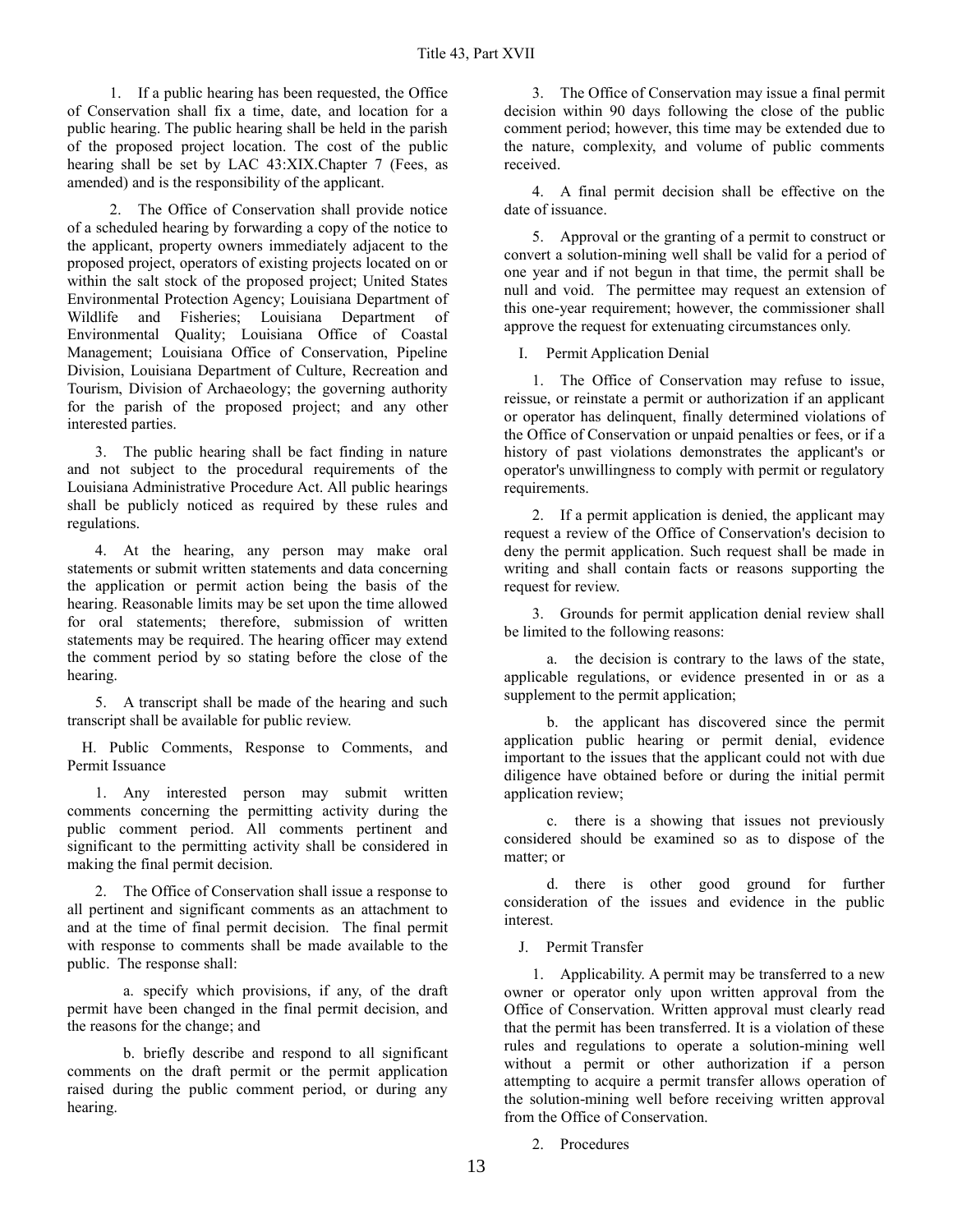a. The proposed new owner or operator must apply for and receive an operator code by submitting a completed Organization Report (Form OR-1), or subsequent form, to the Office of Conservation.

b. The current operator shall submit an application for permit transfer at least 30 days before the proposed permit transfer date. The application shall contain the following:

i. name and address of the proposed new owner or operator;

ii. date of proposed permit transfer; and

iii. a written agreement between the existing and new owner or operator containing a specific date for transfer of permit responsibility, financial responsibility, and liability between them.

c. If no agreement described in §3311.J.2.b.iii above is provided, responsibility for compliance with the terms and conditions of the permit and liability for any violation will shift from the existing operator to the new operator on the date the transfer is approved.

d. The new operator shall submit an application for a change of operator using Form MD-10-R-A, or subsequent form, to the Office of Conservation containing the signatories of §3305.D and E along with the appropriate filing fee.

e. The new operator shall submit evidence of financial responsibility under §3309.B.

f. If a person attempting to acquire a permit causes or allows operation of the facility before approval by the commissioner, it shall be considered a violation of these rules for operating without a permit or other authorization.

g. If the commissioner does not notify the existing operator and the proposed new owner or operator of his intent to modify or revoke and reissue the permit under §3309.K.3.b the transfer is effective on the date specified in the agreement mentioned in §3311.J.2.b.iii.

h. Any additional information as may be required to be submitted by these regulations or the Office of Conservation.

K. Permit Suspension, Modification, Revocation and Reissuance, Termination. This subsection sets forth the standards and requirements for applications and actions concerning suspension, modification, revocation and reissuance, termination, and renewal of permits. A draft permit must be prepared and other applicable procedures must be followed if a permit modification satisfies the criteria of this subsection. A draft permit, public notification, or public participation is not required for minor permit modifications defined in §3311.K.6.

1. Permit Actions

a. The permit may be suspended, modified, revoked and reissued, or terminated for cause.

b. The operator shall furnish the Office of Conservation within 30 days any information that the Office of Conservation may request to determine whether cause exists for suspending, modifying, revoking and reissuing, or terminating a permit, or to determine compliance with the permit. Upon request, the operator shall furnish the Office of Conservation with copies of records required to be kept by the permit.

c. The Office of Conservation may, upon its own initiative or at the request of any interested person, review any permit to determine if cause exists to suspend, modify, revoke and reissue, or terminate the permit for the reasons specified in §§3311.K.2, 3, 4, 5, and 6. All requests shall be in writing and shall contain facts or reasons supporting the request.

d. If the Office of Conservation decides the request is not justified, the person making the request shall be sent a brief written response giving a reason for the decision. Denials of requests for suspension, modification, revocation and reissuance, or termination are not subject to public notice, public comment, or public hearings.

e. If the Office of Conservation decides to suspend, modify, or revoke and reissue a permit under §3311.K.2, 3, 4, 5, and 6, additional information may be requested and, in the case of a modified permit, may require the submission of an updated permit application. In the case of revoked and reissued permits, the Office of Conservation shall require the submission of a new application.

f. The suitability of an existing solution-mining well location shall not be considered at the time of permit modification or revocation and reissuance unless new information or standards suggest continued operation at the site endangers the environment, or the health, safety and welfare of the public which was unknown at the time of permit issuance. If the solution-mining well location is no longer suitable for its intended purpose, it shall be closed according to applicable sections of these rules and regulations.

2. Suspension of Permit. The Office of Conservation may suspend the operator's right to solution-mine until violations are corrected. If violations are corrected, the Office of Conservation may lift the suspension. Suspension of a permit and/or subsequent corrections of the causes for the suspension by the operator shall not preclude the Office of Conservation from terminating the permit, if necessary. The Office of Conservation shall issue a Notice of Violation (NOV) to the operator of violations of the permit or these regulations that list the specific violations. If the operator fails to comply with the NOV by correcting the cited violations within the date specified in the NOV, the Office of Conservation shall issue a Compliance Order requiring the violations to be corrected within a specified time and may include an assessment of civil penalties. If the operator fails to take corrective action within the time specified in the Compliance Order, the Office of Conservation shall assess a civil penalty, and shall suspend, revoke, or terminate the permit.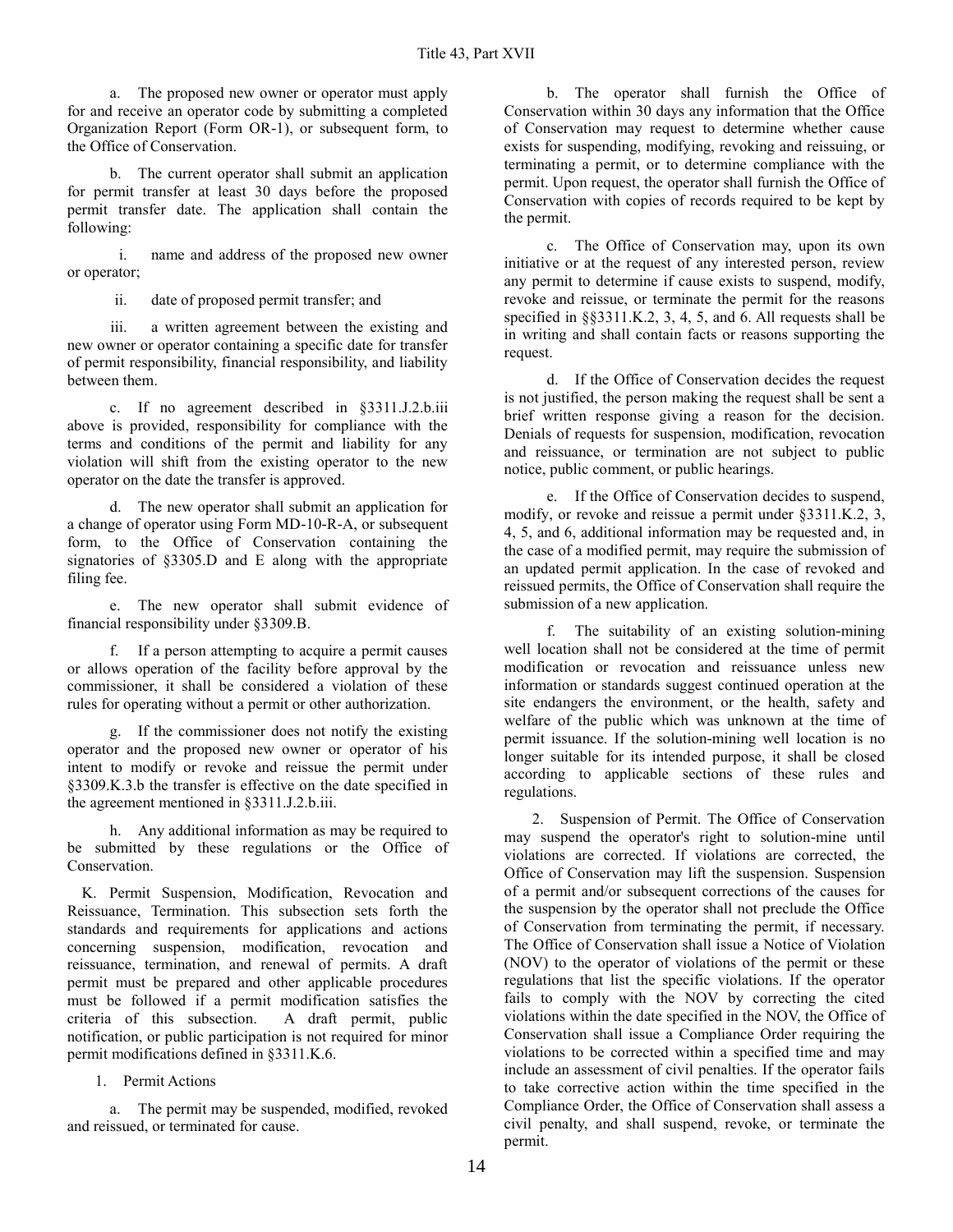3. Modification or Revocation and Reissuance of Permits. The following are causes for modification and may be causes for revocation and reissuance of permits.

a. Alterations. There are material and substantial alterations or additions to the permitted facility or activity which occurred after permit issuance which justify the application of permit conditions that are different or absent in the existing permit.

b. Information. The Office of Conservation has received information pertinent to the permit. Permits may be modified during their terms for this cause only if the information was not available at the time of permit issuance (other than revised regulations, guidance, or test methods) and would have justified the application of different permit conditions at the time of issuance. Cause shall include any information indicating that cumulative effects on the environment, or the health, safety and welfare of the public are unacceptable.

c. New Regulations

i. The standards or regulations on which the permit was based have been changed by promulgation of new or amended standards or regulations or by judicial decision after the permit was issued and conformance with the changed standards or regulations is necessary for the protection of the environment, or the health, safety and welfare of the public. Permits may be modified during their terms when:

(a). the permit condition to be modified was based on a promulgated regulation or guideline;

(b). there has been a revision, withdrawal, or modification of that portion of the regulation or guideline on which the permit condition was based; or

(c). an operator requests modification within 90 days after *Louisiana Register* notice of the action on which the request is based.

ii. The permit may be modified as a minor modification without providing for public comment when standards or regulations on which the permit was based have been changed by withdrawal of standards or regulations or by promulgation of amended standards or regulations which impose less stringent requirements on the permitted activity or facility and the operator requests to have permit conditions based on the withdrawn or revised standards or regulations deleted from his permit.

iii. For judicial decisions, a court of competent jurisdiction has remanded and stayed Office of Conservation regulations or guidelines and all appeals have been exhausted, if the remand and stay concern that portion of the regulations or guidelines on which the permit condition was based and a request is filed by the operator to have permit conditions based on the remanded or stayed standards or regulations deleted from his permit.

d. Compliance Schedules. The Office of Conservation determines good cause exists for modification

of a compliance schedule, such as an act of God, strike, flood, or materials shortage or other events over which the operator has little or no control and for which there is no reasonable available remedy.

4. Causes for Modification or Revocation and Reissuance. The following are causes to modify or, alternatively, revoke and reissue a permit.

a. Cause exists for termination under §3311.K.6, and the Office of Conservation determines that modification or revocation and reissuance is appropriate.

b. The Office of Conservation has received notification of a proposed transfer of the permit and the transfer is determined not to be a minor permit modification. A permit may be modified to reflect a transfer after the effective date (3311.J.2.b.ii) but will not be revoked and reissued after the effective date except upon the request of the new operator.

5. Facility Siting. Suitability of an existing facility location will not be considered at the time of permit modification or revocation and reissuance unless new information or standards indicate that continued operations at the site pose a threat to the health or safety of persons or the environment which was unknown at the time of the permit issuance. A change of injection site or facility location may require modification or revocation and issuance as determined to be appropriate by the commissioner.

6. Minor Modifications of Permits. The Office of Conservation may modify a permit to make corrections or allowances for changes in the permitted activity listed in this subsection without issuing a draft permit and providing for public participation. Minor modifications may only:

a. correct administrative or make informational changes;

b. correct typographical errors;

c. amend the frequency of or procedures for monitoring, reporting, sampling, or maintenance activities;

d. change an interim compliance date in a schedule of compliance, provided the new date does not interfere with attainment of the final compliance date requirement;

e. allow for a change in ownership or operational control of a solution-mining well where the Office of Conservation determines that no other change in the permit is necessary, provided that a written agreement containing a specific date for transfer of permit responsibility, coverage, and liability between the current and new permittees has been submitted to the Office of Conservation (see 3311.J);

f. change quantities or types of fluids injected which are within the capacity of the facility as permitted and, in the judgment of the commissioner, would not interfere with the operation of the facility or its ability to meet conditions prescribed in the permit, and would not change its classification;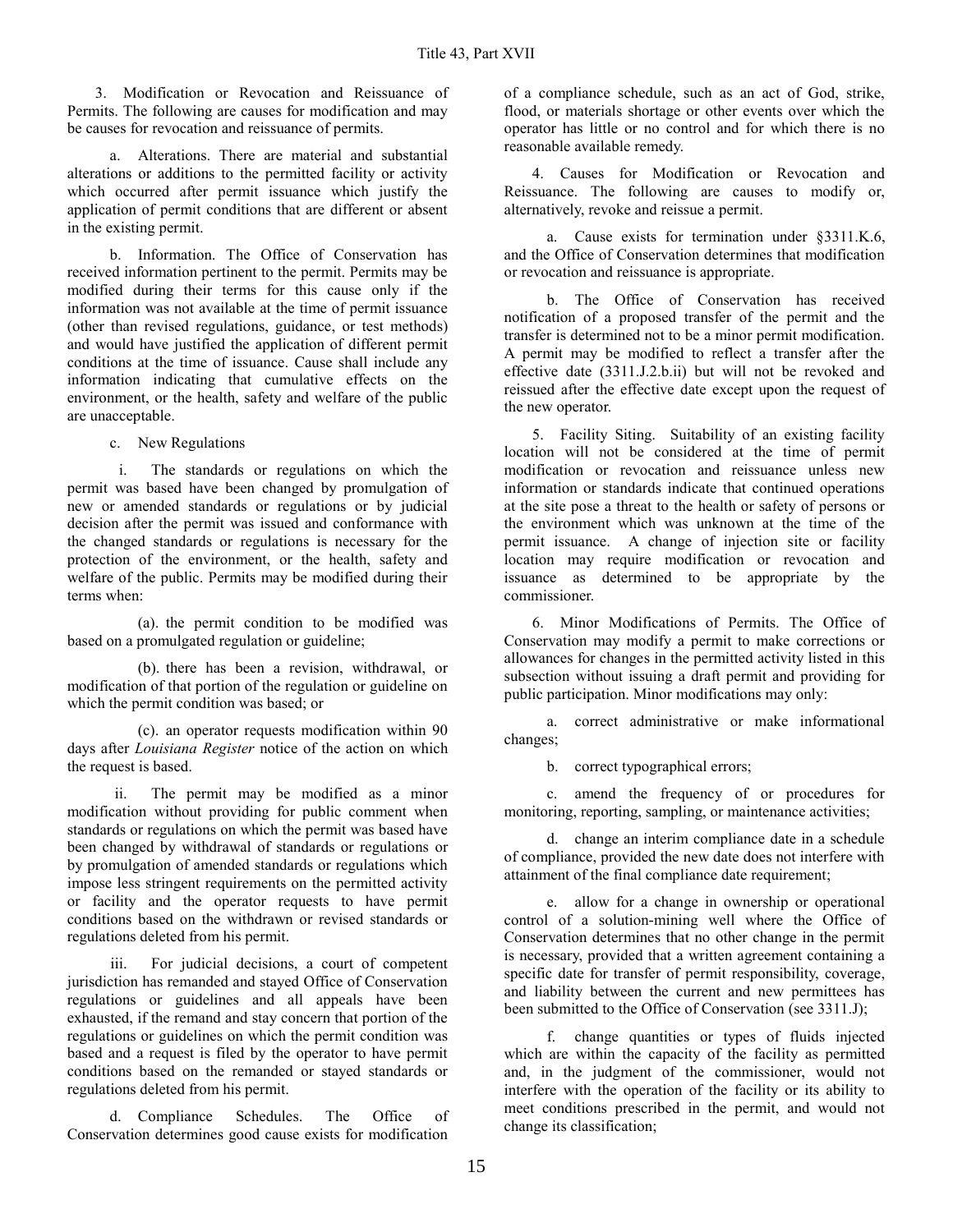g. change construction requirements or plans approved by the Office of Conservation provided that any such alteration is in compliance with these rules and regulations. No such changes may be physically incorporated into construction of the solution-mining well, cavern, or surface facility before written approval from the Office of Conservation; or

h. amend a closure or post-closure plan.

7. Termination of Permits

a. The Office of Conservation may terminate a permit during its term for the following causes:

i. noncompliance by the operator with any condition of the permit;

ii. the operator's failure in the application or during the permit issuance process to fully disclose all relevant facts, or the operator's misrepresentation of any relevant facts at any time; or

iii. a determination that continued operation of the permitted activity cannot be conducted in a way that is protective of the environment, or the health, safety and welfare of the public.

b. If the Office of Conservation decides to terminate a permit, he shall issue a notice of intent to terminate. A notice of intent to terminate is a type of draft permit which follows the same procedures as any draft permit prepared under §3311.E. The Office of Conservation may alternatively decide to modify or revoke and reissue a permit for the causes in §3311.K.7.

AUTHORITY NOTE: Promulgated in accordance with R.S. 30:4 et seq.

HISTORICAL NOTE: Promulgated by the Department of Natural Resources, Office of Conservation, LR

#### **§3313. Location Criteria**

A. No physical structure at a solution-mining well facility shall be located within 500 feet of a residential, commercial, or public building. Adherence to this requirement may be waived by the owner of the building. For a public building, the waiver shall be provided by the responsible administrative body. Any such waiver shall be in writing and be made part of the permit application. Examples of physical structures include, but are not limited to, the wellhead of the solution-mining well, onsite buildings, pumps, etc. An exception to the 500-foot restriction may be granted upon request for the placement of instruments or equipment required for safety or environmental monitoring.

AUTHORITY NOTE: Promulgated in accordance with R.S. 30:4 et seq.

HISTORICAL NOTE: Promulgated by the Department of Natural Resources, Office of Conservation, LR \_\_\_\_\_\_\_\_\_.

# **§3315. Site Assessment**

A. Applicability. This Section applies to all applicants, owners or operators of solution-mining wells. The applicant, owner or operator shall be responsible for showing that the solution-mining operation shall be accomplished using good engineering and geologic practices for solution-mining operations to preserve the integrity of the salt stock and overlying sediments. In addition to all applicants showing this in their application, as part of the compliance review found in subsection 3309.J, the commissioner may require any owner or operator of a solution-mining well to provide the same or similar information required in this Section. This shall include, but not be limited to:

1. an assessment of the geological, geomechanical, geochemical, geophysical properties of the salt stock;

2. stability of the cavern design (particularly regarding its size, shape, depth, and operating parameters);

3. the amount of separation between the cavern of interest and adjacent caverns and structures within the salt stock; and

4. the amount of separation between the outermost cavern wall and the periphery of the salt stock.

B. Geological Studies and Evaluations. The applicant shall do a thorough geological, geophysical, geomechanical, and geochemical evaluation of the salt stock to determine its suitability for solution-mining, stability of the cavern under the proposed set of operating conditions, and where applicable, the structural integrity of the salt stock between an adjacent cavern and salt periphery under the proposed set of operating conditions. The applicant shall provide a listing of data or information used to characterize the structure and geometry of the salt stock.

1. Where applicable, the geologic evaluation shall include, but should not be limited to:

a. geologic mapping of the structure of the salt stock and any cap rock;

b. geologic history of salt movement;

c. an assessment of the impact of possible anomalous zones (salt spines, shear planes, etc.) on the solution-mining well or cavern;

d. deformation of the cap rock and strata overlying the salt stock;

e. investigation of the upper salt surface and adjacent areas involved with salt dissolution;

f. cap rock formation and any non-vertical salt movement.

2. The applicant shall perform a thorough hydrogeological study on strata overlying the salt stock to determine the occurrence of the lowermost underground source of drinking water immediately above and in the vicinity of the salt stock.

3. The applicant shall investigate regional tectonic activity and the potential impact (including ground subsidence) of the project on surface and subsurface resources.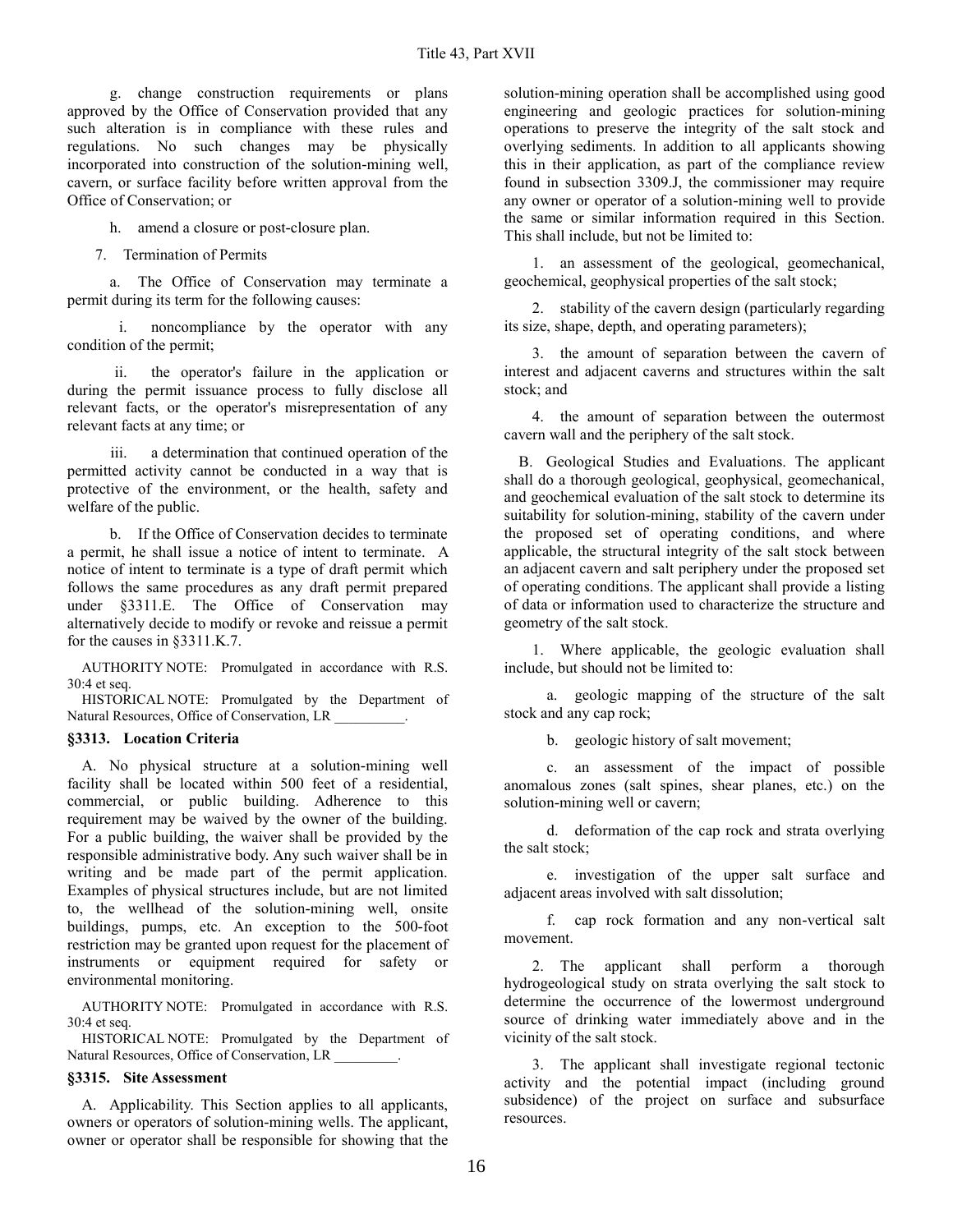4. The proximity of all solution-mining caverns to the periphery of the salt stock shall be demonstrated to the Office of Conservation at least once every five years by providing the following:

a. an updated structure contour map of the salt on a scale no smaller than one (1) inch to 500 feet. The updated map should make use of all available data. The horizontal configuration of the salt cavern should be shown on the structure map and reflect the cavern's maximum lateral extent as determined by the most recent sonar caliper survey; and

b. vertical cross-sections of the salt caverns showing their outline and position within the salt stock. Cross-sections should be oriented to indicate the closest approach of the salt cavern wall to the periphery of the salt stock. The outline of the salt cavern should be based on the most recent sonar caliper survey.

C. Core Sampling

1. At least one well at the site of the solution-mining well (or the salt dome) shall be or shall have been cored over sufficient depth intervals to yield representative samples of the subsurface geologic environment. This shall include coring of the salt stock and may include coring of overlying formations, including any cap rock. Cores should be obtained using the whole core method. Core acquisition, core handling, and core preservation shall be done according to standard field sampling practices considered acceptable for laboratory tests of recovered cores.

2. Data from previous coring projects may be used instead of actual core sampling provided the data is specific to the salt dome of interest. If site-specific data is unavailable, data may be obtained from sources that are not specific to the area as long as the data can be shown to closely approximate the properties of the salt dome of interest. It shall be the responsibility of the applicant to make a satisfactory demonstration that data obtained from other sources are applicable to the salt dome of interest.

D. Core Analyses and Laboratory Tests. Analyses and tests shall consider the characteristics of the injected materials and should provide data on the salt's geomechanical, geophysical, geochemical, mineralogical properties, microstructure, and where necessary, potential for adjacent cavern connectivity, with emphasis on cavern shape and the operating conditions. All laboratory tests, experimentation, and numeric modeling shall be conducted using methods that simulate the proposed operating conditions of the cavern. Test methods shall be selected to define the deformation and strength properties and characteristics of the salt stock under cavern operating conditions.

E. Area of Review. A thorough evaluation shall be undertaken of both surface and subsurface activities in the defined area of review of the individual solution-mining well or project area that may influence the integrity of the salt stock, solution-mining well, and cavern, or contribute to the movement of injected fluids outside the cavern, wellbore, or salt stock.

1. Surface Delineation. The area of review for an individual solution-mining well shall be a fixed radius around the wellbore of not less than 1320 feet. The area of review for wells in a solution-mining project, shall be the project area plus a circumscribing area the width of which is not less than 1320 feet. Exception shall be noted as shown in §§3315.E.2.c and d below.

2. Subsurface Delineation. At a minimum, the following shall be identified within the area of review:

a. all known active, inactive, and abandoned wells within the area of review with known depth of penetration into the cap rock or salt stock;

b. all known water wells within the area of review;

c. all caverns within the salt stock regardless of usage, depth of penetration, or distance to the proposed solution-mining well or cavern;

d. all conventional (dry or room and pillar) mining activity either active or abandoned occurring anywhere within the salt stock regardless of distance to the proposed solution-mining well or cavern.

F. Corrective Action

1. For manmade structures identified in the area of review that are not properly constructed, completed, or plugged and abandoned, the applicant shall submit a corrective action plan consisting of such steps, procedures, or modifications as are necessary to prevent the movement of fluids outside the cavern or into underground sources of drinking water.

a. Where the plan is adequate, the provisions of the corrective action plan shall be incorporated into the permit as a condition.

b. Where the plan is inadequate, the Office of Conservation shall require the applicant to revise the plan, prescribe a plan for corrective action as a condition of the permit, or the application shall be denied.

2. Any permit issued for an existing solution-mining well for which corrective action is required shall include a schedule of compliance for complete fulfillment of the approved corrective action procedures as soon as possible. If the required corrective action is not completed as prescribed in the schedule of compliance, the permit shall be suspended, modified, revoked and possibly reissued, or terminated according to these rules and regulations.

3. No permit shall be issued for a new solution-mining well until all required corrective action obligations have been fulfilled.

4. The commissioner may require as a permit condition that injection pressure be so limited that pressure in the injection zone does not cause the movement of fluids into a underground source of drinking water through any improperly completed or abandoned well within the area of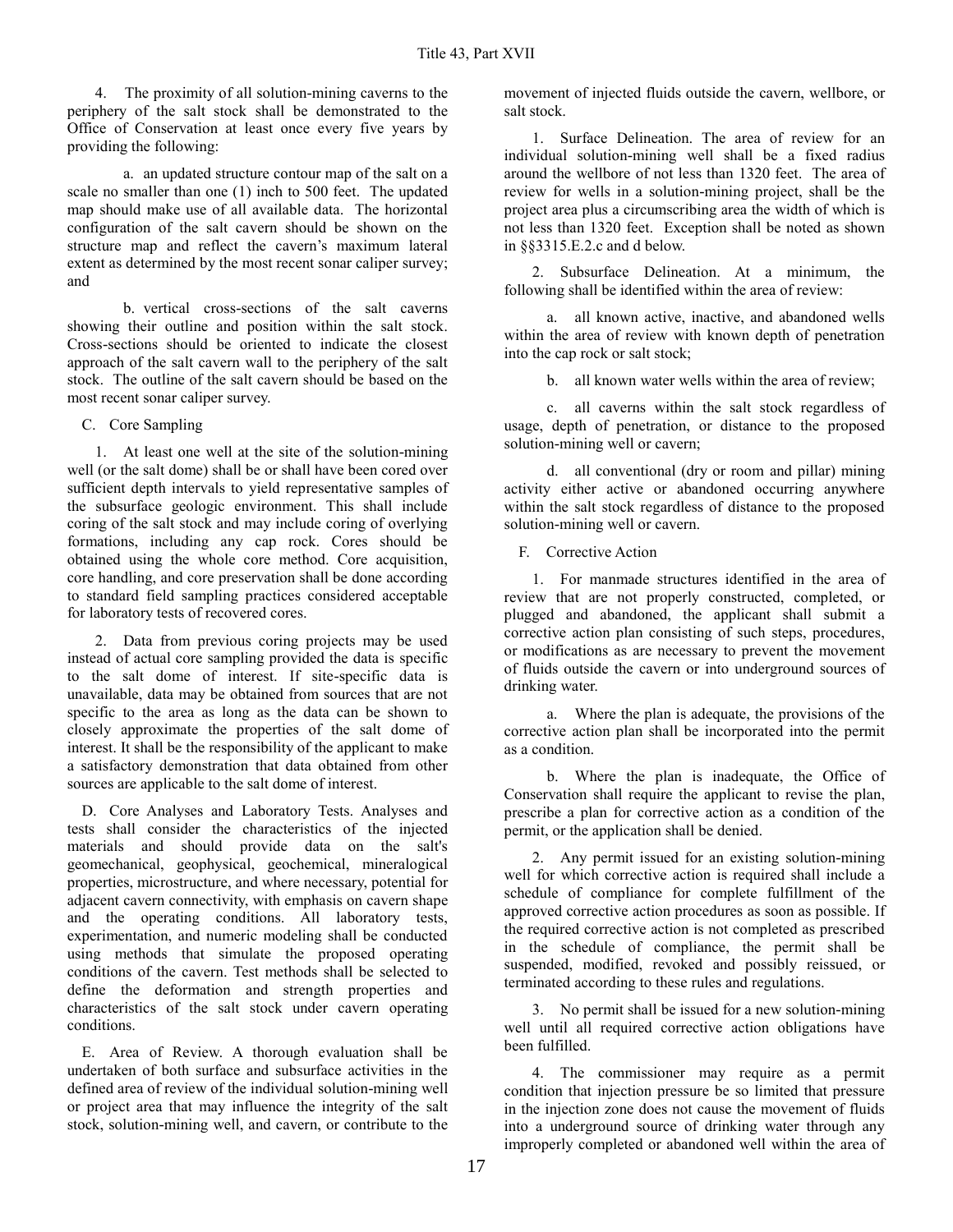review. This pressure limitation shall satisfy the corrective action requirement. Alternatively, such injection pressure limitation can be part of a compliance schedule and last until all other corrective action has been taken.

5. When setting corrective action requirements for solution-mining wells, the commissioner shall consider the overall effect of the project on the hydraulic gradient in potentially affected underground sources of drinking water, and the corresponding changes in potentiometric surface(s) and flow direction(s) rather than the discrete effect of each well. If a decision is made the corrective action is not necessary, the monitoring program required in §3325 shall be designed to verify the validity of such determination.

6. In determining the adequacy of corrective action proposed by the applicant under §3315.F above and in determining the additional steps needed to prevent fluid movement into underground sources of drinking water, the following criteria and factors shall be considered by the commissioner:

a. nature and volume of injection fluid;

b. nature of native fluids or by-products of injection;

c. potentially affected population;

- d. geology;
- e. hydrology;
- f. history of the injection operation;
- g. completion and plugging records;

h. abandonment procedures in effect at the time the well was abandoned; and

i. hydraulic connections with underground sources of drinking water.

7. The Office of Conservation may prescribe additional requirements for corrective action beyond those submitted by the applicant.

AUTHORITY NOTE: Promulgated in accordance with R.S. 30:4 et seq.

HISTORICAL NOTE: Promulgated by the Department of Natural Resources, Office of Conservation, LR\_\_\_\_\_\_\_.

## **§3317. Cavern and Surface Facility Design Requirements**

A. This Section provides general standards for design of caverns to assure that project development can be conducted in a reasonable, prudent, and a systematic manner and shall stress physical and environmental safety. The cavern design shall be modified where necessary to conform to good engineering and geologic practices.

B. Cavern Spacing Requirements

1. Property Boundary. The wellhead and borehole shall be located such that the cavern at its maximum diameter shall not extend closer than 100 feet to the property boundary of the facility in which the solution-mining well is located.

2. Adjacent Structures within the Salt. As measured in any direction, the minimum separation between walls of adjacent caverns or between the walls of the cavern and any manmade structure within the salt stock shall not be less than 200 feet.

3. Salt Periphery. Without exception or variance to these rules and regulations, at no time shall the minimum separation between the cavern walls at any point and the periphery of the salt stock be less than 300 feet in a newly permitted cavern. Owners/operators with an existing cavern(s) with less than 300 feet between the walls and the periphery of the salt stock shall provide a monitor plan to the Office of Conservation with provisions for ongoing monitoring of structural stability of the cavern through methods which may include, but are not limited to: sonar caliper surveys, vertical seismic profiles, micro-seismic monitoring, or continuous cavern pressure data monitoring. A combination of the above methods shall be proposed where appropriate.

C. Cavern Coalescence. The Office of Conservation may permit the use of coalesced caverns for solution-mining. It shall be the duty of the applicant, owner or operator to demonstrate that operation of coalesced caverns under the proposed cavern operating conditions can be accomplished in a physical and environmentally safe manner. The intentional subsurface coalescing of adjacent caverns must be requested by the applicant, owner or operator in writing and be approved by the Office of Conservation before beginning or resumption of solution-mining operations. Approval for cavern coalescence shall only be considered upon a showing by the applicant, owner or operator that the stability and integrity of the cavern and salt stock shall not be compromised and that solution-mining operations can be conducted in a physically and environmentally safe manner. If the design of adjacent caverns should include approval for the subsurface coalescing of adjacent caverns, the minimum spacing requirement of §3317.B.2 above shall not apply to the coalesced caverns.

AUTHORITY NOTE: Promulgated in accordance with R.S. 30:4 et seq.

HISTORICAL NOTE: Promulgated by the Department of Natural Resources, Office of Conservation, LR \_\_\_\_\_\_\_\_.

## **§3319. Well Construction and Completion**

A. General Requirements

1. All materials and equipment used in the construction of the solution-mining well and related appurtenances shall be designed and manufactured to exceed the operating requirements of the specific project. Consideration shall be given to depth and lithology of all subsurface geologic zones, corrosiveness of formation fluids, hole size, anticipated ranges and extremes of operating conditions, subsurface temperatures and pressures, type and grade of cement, and projected life of the solutionmining well.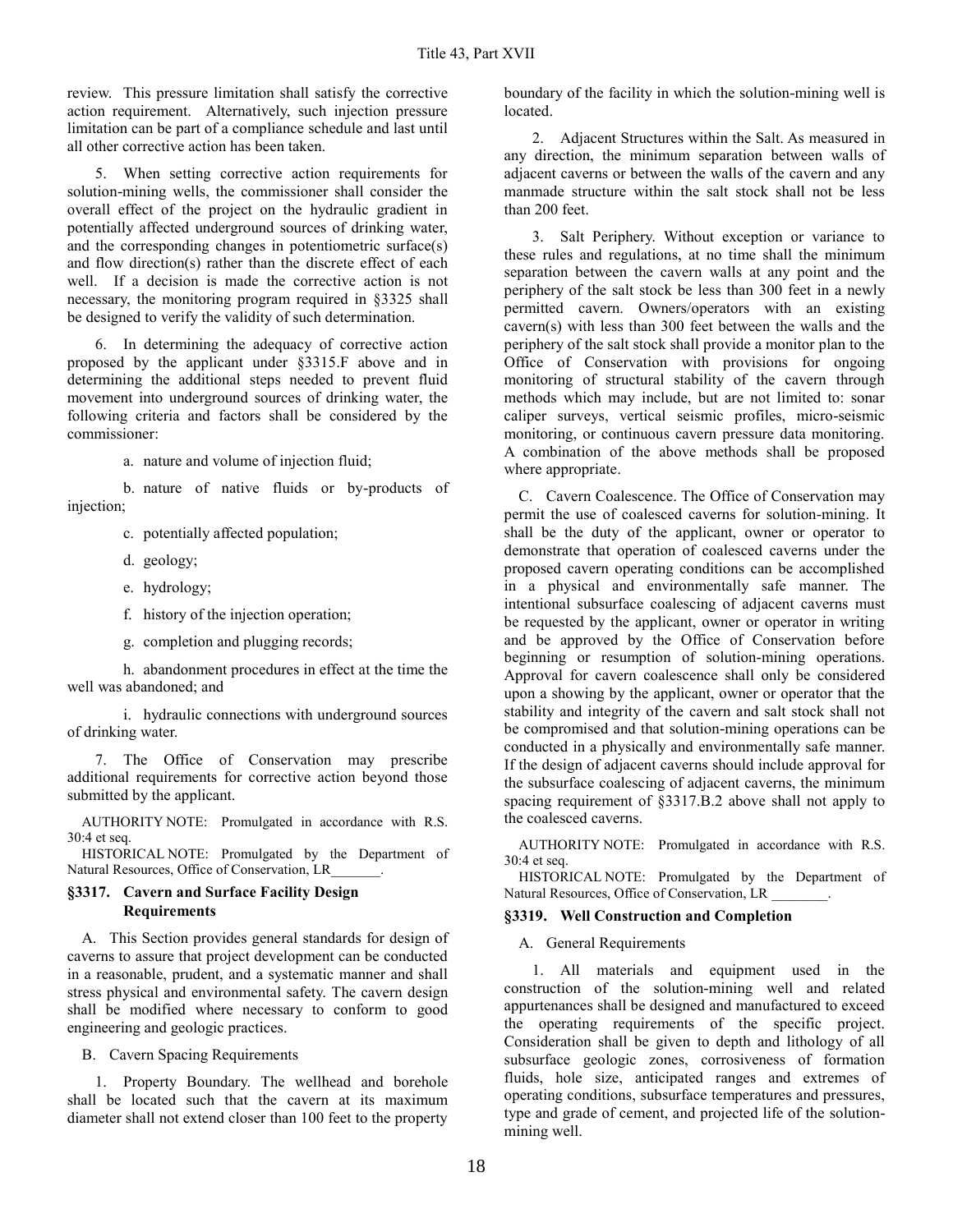2. All solution-mining wells and caverns shall be designed, constructed, completed, and operated to prevent the escape of injected materials out of the salt stock, into or between underground sources of drinking water, or otherwise create or cause pollution or endanger the environment or public safety. All phases of design, construction, completion, and testing shall be prepared and supervised by qualified personnel.

a. Where injection is into a formation which contains water with less than 10,000 mg/l TDS, monitoring wells shall be completed into the injection zone and into any underground sources of drinking water above the injection zone which could be affected by the mining operation. These wells shall be located in such a fashion as to detect any excursion of injected fluids, process by-products, or formation fluids outside the mining area or zone. If the operation may be affected by subsidence or catastrophic collapse the monitoring wells shall be located so that they will not be physically affected.

b. Where injection is into a formation which does not contain water with less than 10,000 mg/l TDS, no monitoring wells are necessary in the injection stratum.

c. Where the injection well penetrates a underground source of drinking water in an area subject to subsidence or catastrophic collapse an adequate number of monitoring wells shall be completed into the USDW to detect any movement of injected fluids, process by-products or formation fluids into the USDW. The monitoring wells shall be located outside the physical influence of the subsidence or catastrophic collapse.

d. In determining the number, location, construction and frequency of monitoring of the monitoring wells the following criteria shall be considered:

i. the population relying on the USDW affected or potentially affected by the injection operation;

ii. the proximity of the injection operation to points of withdrawal of drinking water;

iii. the local geology and hydrology;

iv. the operating pressures and whether a negative pressure gradient is being maintained;

v. the nature and volume of the injected fluid, the formation water, and the process by-products; and

vi. the injection well density.

B. Open Borehole Surveys

1. Open hole wireline surveys that delineate subsurface lithologies, formation tops (including top of cap rock and salt), formation fluids, formation porosity, and fluid resistivities shall be done on wells from total well depth to either ground surface or base of conductor pipe. Wireline surveys shall be presented with gamma-ray and, where applicable, spontaneous potential curves. All surveys shall be presented on a scale of 1 inch to 100 feet and a scale of 5 inches to 100 feet. A descriptive report interpreting the

results of such logs and tests shall be prepared and submitted to the commissioner.

2. Gyroscopic multi-shot surveys of the borehole shall be taken at intervals not to exceed every 100 feet of drilled borehole.

3. Where practicable, caliper logging to determine borehole size for cement volume calculations shall be done before running casings.

C. Casing and Cementing. Except as specified below, the wellbore of the solution-mining well shall be cased, completed, and cemented according to rules and regulations of the Office of Conservation and good petroleum industry engineering practices for wells of comparable depth that are applicable to the same locality of the cavern. Design considerations for casings and cementing materials and methods shall address the nature and characteristics of the subsurface environment, the nature of injected materials, the range of conditions under which the well, cavern, and facility shall be operated, and the expected life of the well including closure and post-closure.

1. Cementing shall be by the pump-and-plug method or another method approved by the Office of Conservation and shall be circulated to the surface. Circulation of cement may be done by staging.

a. For purposes of these rules and regulations, circulated (cemented) to the surface shall mean that actual cement returns to the surface were observed during the primary cementing operation. A copy of the cementing company's job summary or cementing ticket indicating returns to the surface shall be submitted as part of the preoperating requirements of §3327.

b. If returns are lost during cementing, the owner or operator shall have the burden of showing that sufficient cement isolation is present to prevent the upward movement of injected or disposed material into zones of porosity or transmissive permeability in the overburden along the wellbore and to protect underground sources of drinking water.

2. In determining and specifying casing and cementing requirements, the following factors shall be considered:

a. depth to the injection zone;

b. injection pressure, external pressure, internal pressure, axial loading, etc.;

c. hole size;

d. size and grade of all casing strings (wall thickness, diameter, nominal weight, length, joint specification, and construction material);

e. corrosiveness of injected fluids and formation fluids:

f. lithology of injection and confining zones; and

g. type and grade of cement.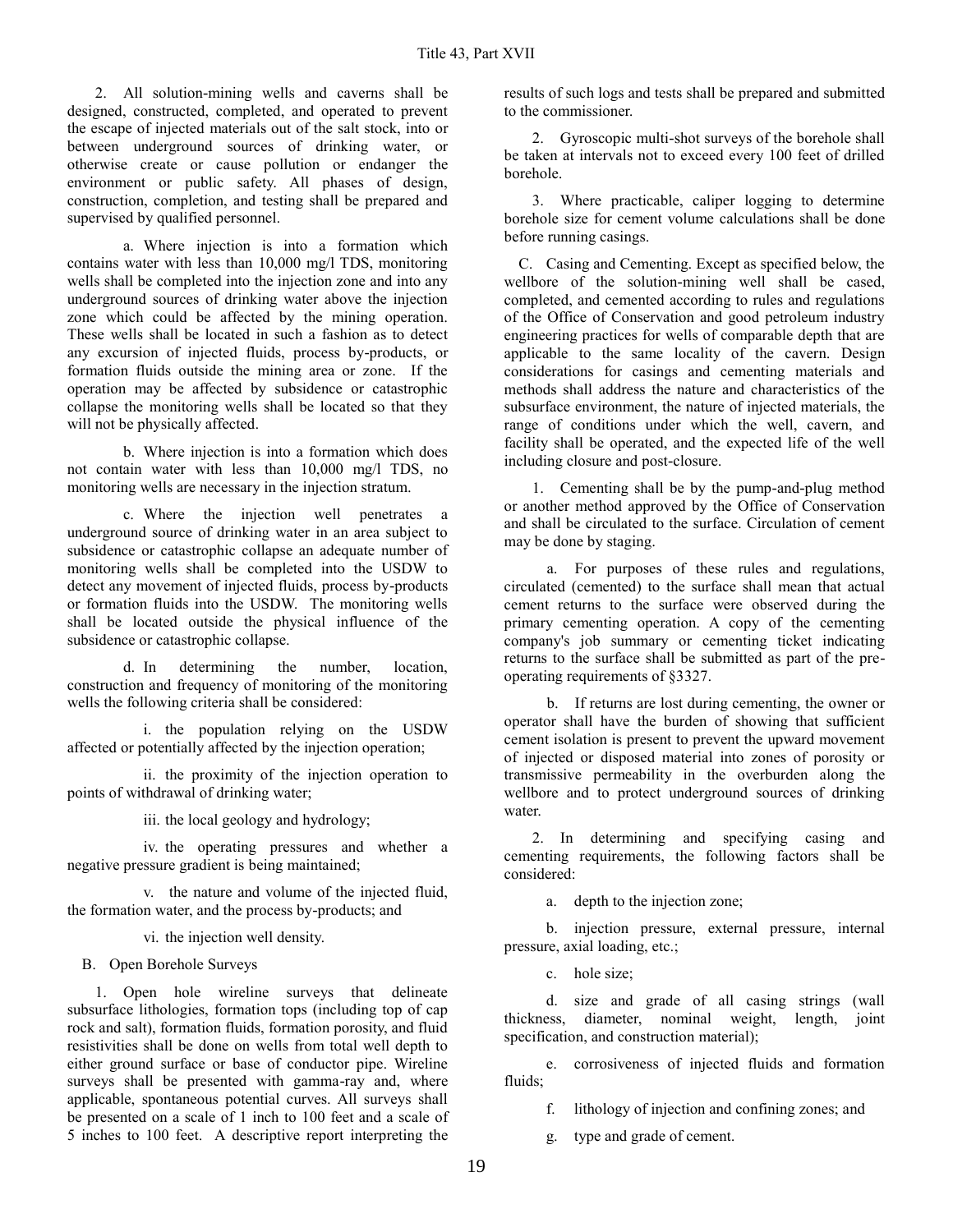3. Surface casing shall be set to a depth into a confining bed below the base of the lowermost underground source of drinking water. Surface casing shall be cemented to surface where practicable.

4. All solution-mining wells shall be cased with a minimum of two casings cemented into the salt. The surface casing shall not be considered one of the two casings of this Subparagraph.

5. New wells drilled into an existing cavern shall have an intermediate casing and a final cemented casing set into the salt. The final cemented casing shall be set a minimum distance of 300 feet into the salt and shall make use of a sufficient number of casing centralizers.

6. The following applies to wells existing in caverns before the effective date of these rules and regulations and are being used for solution-mining. If the design of the well or cavern precludes having distinct intermediate and final casing seats cemented into the salt, the wellbore shall be cased with two concentric casings run from the surface of the well to a minimum distance of 300 feet into the salt. The inner casing shall be cemented from its base to surface.

7. The intermediate and final casings shall be cemented from their respective casing seats to the surface when practicable.

D. Casing and Casing Seat Tests. When doing tests under this paragraph, the owner or operator shall monitor and record the tests by use of a surface readout pressure gauge and a chart or a digital recorder. All instruments shall be properly calibrated and in good working order. If there is a failure of the required tests, the owner or operator shall take necessary corrective action to obtain a passing test.

1. Casing. After cementing each casing, but before drilling out the respective casing shoe, all casings shall be hydrostatically pressure tested to verify casing integrity and the absence of leaks. For surface casing, the stabilized test pressure applied at the surface shall be a minimum of 500 pounds per square inch gauge (PSIG). The stabilized test pressure applied at the surface for all other casings shall be a minimum of 1,000 PSIG. All casing test pressures shall be maintained for one hour after stabilization. Allowable pressure loss is limited to five percent of the test pressure over the stabilized test duration.

2. Casing Seat. The casing seat and cement of intermediate and production casings shall each be hydrostatically pressure tested after drilling out the casing shoe. At least 10 feet of formation below the respective casing shoes shall be drilled before the test. The test pressure applied at the surface shall be the greater of 1,000 PSIG or 125 percent of the maximum predicted cavern operating pressure. The appropriate test pressure shall be maintained for one hour after pressure stabilization. Allowable pressure loss is limited to 5 percent of the test pressure over the stabilized test duration.

3. Casing or casing seat test pressures shall never exceed a pressure gradient equivalent to 0.90 PSI per foot of vertical depth at the respective casing seat or exceed the known or calculated fracture gradient of the appropriate subsurface formation. The test pressure shall never exceed the rated burst or collapse pressures of the respective casings.

E. Cased Borehole Surveys. A cement bond with variable density log (or similar cement evaluation tool) and a temperature log shall be run on all casings. The Office of Conservation may consider requests for allowances for wireline logging in large diameter casings or justifiable special conditions. A descriptive report interpreting the results of such logs shall be prepared and submitted to the commissioner.

1. It shall be the duty of the well applicant, owner or operator to prove adequate cement isolation on all cemented casings. Remedial cementing shall be done before proceeding with further well construction, completion, or conversion if adequate cement isolation between the solution-mining well and other subsurface zones cannot be demonstrated.

2. A casing inspection log (or similar log) shall be run on the final cemented casing.

F. Hanging Strings. Without exception or variance to these rules and regulations, all solution-mining wells shall be completed with at least two hanging strings. One hanging string shall be for injection; the second hanging string shall be for displacing fluid out of the cavern from below the blanket material. Hanging strings shall be designed with a collapse, burst, and tensile strength rating conforming to all expected operating conditions, including flow induced vibrations. The design shall also consider the physical and chemical characteristics of fluids placed into and/or withdrawn from the cavern.

G. Wellhead Components and Related Connections. All wellhead components, valves, flanges, fittings, flowlines, and related connections shall be manufactured of steel. All components shall be designed with a test pressure rating of at least 125 percent of the maximum pressure that could be exerted at the surface. Selection and design criteria for components shall consider the physical and chemical characteristics of fluids placed into and/or withdrawn from the cavern under the specific range of operating conditions, including flow induced vibrations. The fluid withdrawal side of the wellhead (if applicable) shall be rated for the same pressure as the waste injection side. All components and related connections shall be maintained in good working order and shall be periodically inspected by the operator.

AUTHORITY NOTE: Promulgated in accordance with R.S. 30:4 et seq.

HISTORICAL NOTE: Promulgated by the Department of Natural Resources, Office of Conservation, LR \_\_\_\_\_\_\_.

## **§3321. Operating Requirements**

A. Cavern Roof. Without exception or variance to these rules and regulations, no cavern shall be used if the cavern roof has grown above the top of the salt stock. The operation of an already permitted cavern shall cease and shall not be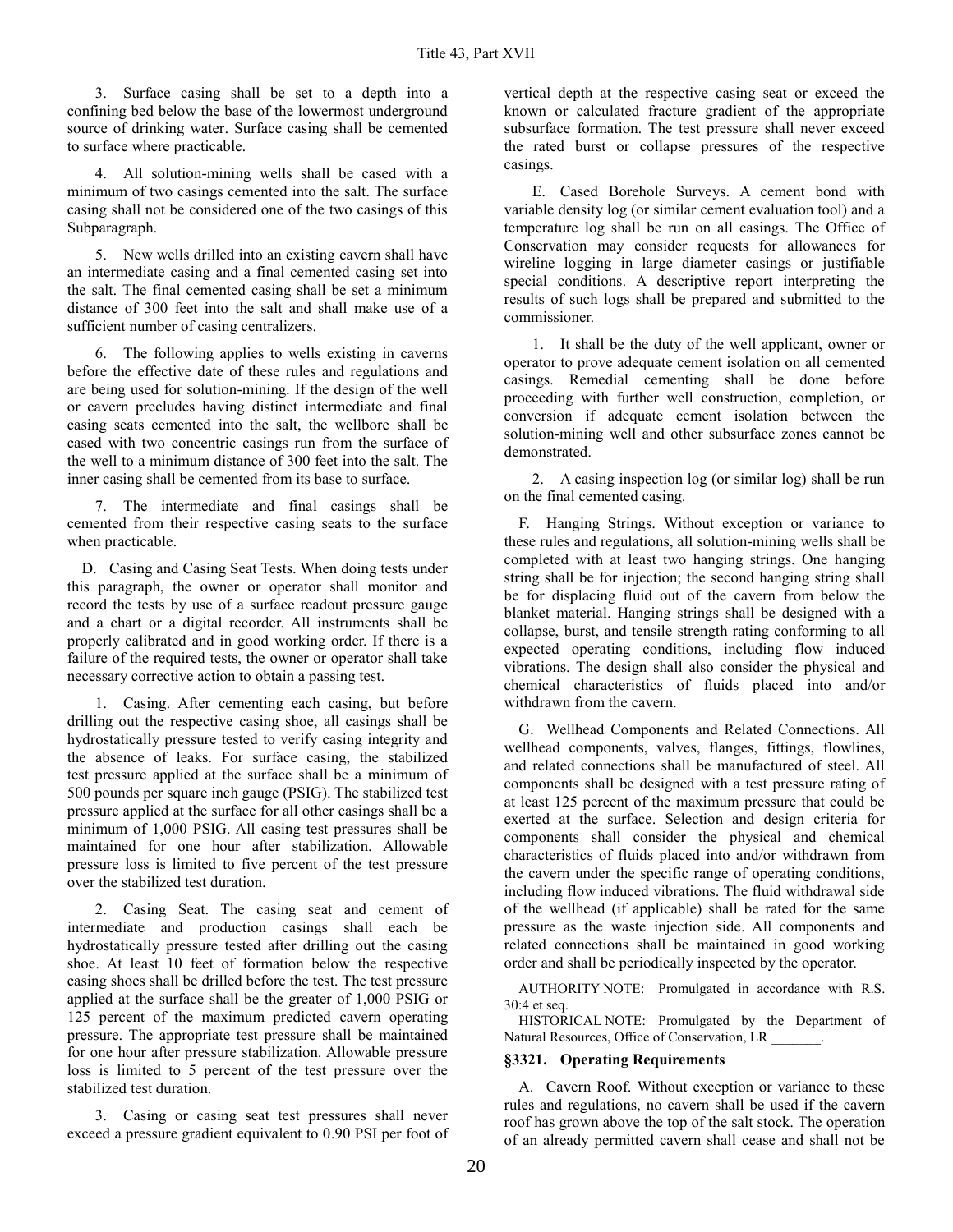allowed to continue if information becomes available that shows this condition exists. The Office of Conservation may order the solution-mining well and cavern closed according to an approved closure and post-closure plan.

B. Blanket Material. Before beginning solution-mining operations, a blanket material shall be placed into the cavern to prevent unwanted leaching of the cavern roof. The blanket material shall consist of crude oil, diesel, mineral oil, or other fluid possessing similar noncorrosive, nonsoluble, lowdensity properties. The blanket material shall be placed between the outermost hanging string and innermost cemented casing of the cavern and shall be of sufficient volume to coat the entire cavern roof. The cavern roof and level of the blanket material shall be monitored at least once every five years by running a density interface survey or using an alternative method approved by the Office of Conservation.

C. Remedial Work. No remedial work or repair work of any kind shall be done on the solution-mining well or cavern without prior authorization from the Office of Conservation. The provision for prior authorization shall also extend to doing mechanical integrity pressure and leak tests and sonar caliper surveys. The owner or operator or its agent shall submit a valid work permit request form (Form UIC-17 or successor). Before beginning well or cavern remedial work, the pressure in the cavern shall be relieved, as practicable, to zero pounds per square inch as measured at the surface.

D. Well Recompletion―Casing Repair. The following applies to solution-mining wells where remedial work results from well upgrade, casing wear, or similar condition. For each paragraph below, a casing inspection log shall be done on the entire length of the innermost cemented casing in the well before doing any casing upgrade or repair. Authorization from the Office of Conservation shall be obtained before beginning any well recompletion, repair, upgrade, or closure. A solution-mining well that cannot be repaired or upgraded shall be properly closed according to §3339.

1. Liner. A liner may be used to recomplete or repair a well with severe casing damage. The liner shall be run from the well surface to the base of the innermost cemented casing. The liner shall be cemented over its entire length and shall be successfully pressure tested.

2. Casing Patch. Internal casing patches shall not be used to repair severely corroded or damaged casing. Casing patches shall only be used for repairing or covering isolated pitting, corrosion, or similar localized damage. The casing patch shall extend a minimum of 10 feet above and below the area being repaired. The entire casing shall be successfully pressure tested.

E. Multiple Well Caverns. No newly permitted well shall be drilled into an existing cavern until the cavern pressure has been relieved, as practicable, to zero pounds per square inch as measured at the surface.

F. Cavern Allowable Operating Pressure.

1. The maximum allowable cavern injection pressure shall be calculated at a depth referenced to the well's deepest cemented casing seat. The injection pressure at the well-head shall be calculated so as to assure that the pressure in the injection zoned during injection does initiate new fractures or propagate existing fractures in the injection zone. In no case shall injection pressure initiate fractures in the confining zone or cause the migration of injection or formation fluids into an underground source of drinking water. When measured at the surface and calculated with respect to the appropriate reference depth, the maximum allowable cavern injection pressure shall never exceed a pressure gradient of 0.90 PSI per foot of vertical depth.

2. The solution-mining well shall never be operated at pressures over the maximum allowable injection pressure defined above, exceed the maximum allowable pressure as may be established by permit, or exceed the rated burst or collapse pressure of all well tubulars (cemented or hanging strings) even for short periods, including pressure pulsation peaks, abnormal operating conditions, well or cavern tests.

3. The maximum injection pressure for a solutionmining well shall be determined after considering the properties of all injected fluids, the physical properties of the salt stock, well and cavern design, neighboring activities within and above the salt stock, etc.

AUTHORITY NOTE: Promulgated in accordance with R.S. 30:4 et seq.

HISTORICAL NOTE: Promulgated by the Department of Natural Resources, Office of Conservation, LR \_\_\_\_\_\_\_.

# **§3323. Safety**

A. Emergency Action Plan. A plan outlining procedures for personnel at the facility to follow in case of an emergency shall be prepared and submitted as part of the permit application. The plan shall contain emergency contact telephone numbers, procedures and specific information for facility personnel to respond to a release, upset, incident, accident, or other site emergency. A copy of the plan shall be kept at the facility and shall be reviewed and updated as needed.

B. Controlled Site Access. All operators of solutionmining caverns shall install and maintain fencing of at least 6 feet in height around the entire facility property in which the cavern is located. All points of entry into the facility shall be through by a lockable gate system.

C. Personnel. Trained and competent personnel shall be on duty and stationed as appropriate at the solution-mining well during all hours and phases of facility operation.

D. Wellhead Protection and Identification

1. A protective barrier shall be installed and maintained around wellheads, pipings, and above ground structures that may be vulnerable to physical or accidental damage by mobile equipment or trespassers.

2. An identifying sign shall be placed at the wellhead of each solution-mining well and shall include at a minimum the operator's name, well/cavern name and number, well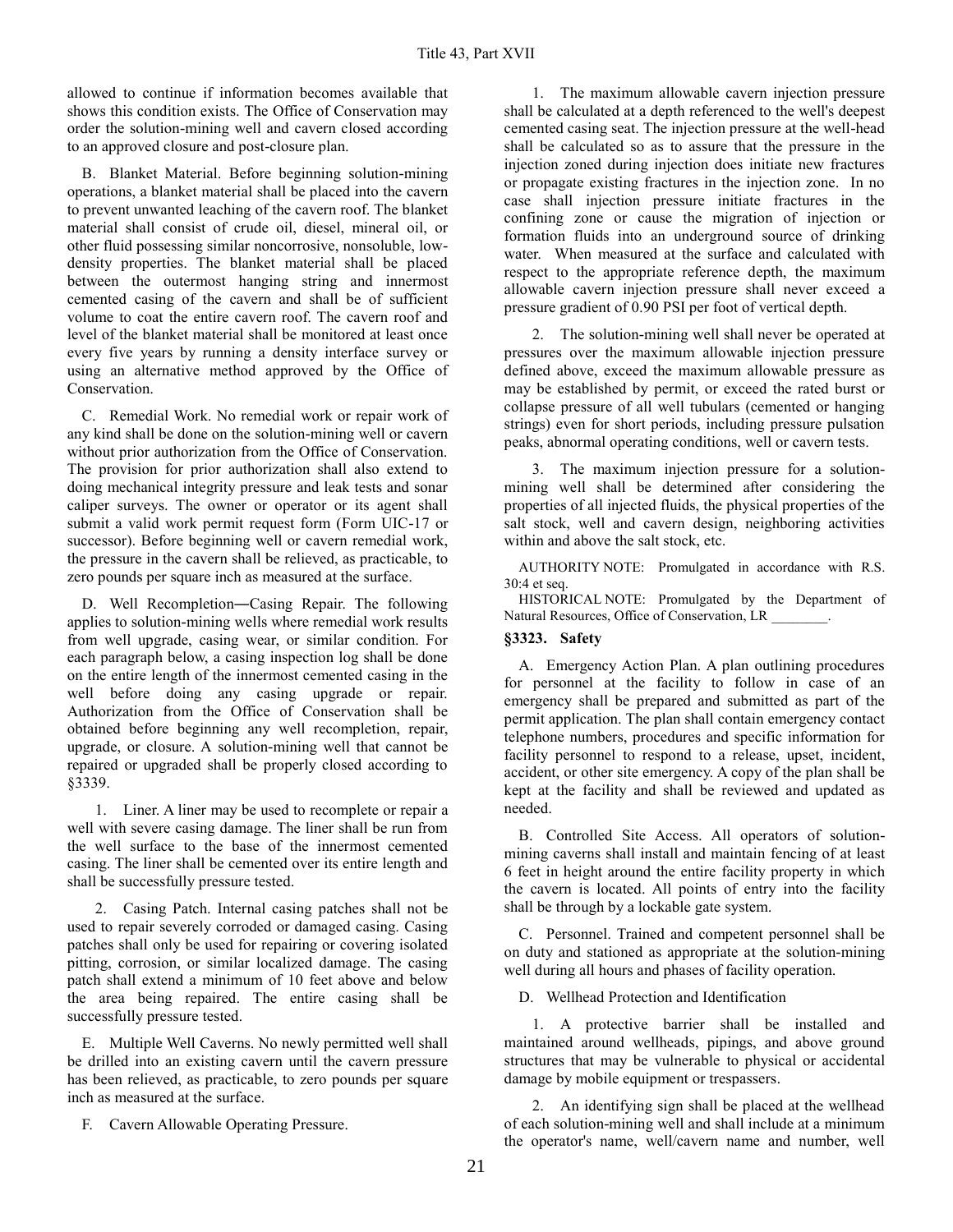serial number, section-township-range, and any other information required by the Office of Conservation. The sign shall be of durable construction with all lettering kept in a legible condition.

E. Valves and Flowlines

1. All valves, flowlines, flanges, fittings, and related connections shall be manufactured of steel. All components shall be designed with a test pressure rating of at least 125 percent of the maximum pressure that could be exerted at the surface. All components and related connections shall be maintained in good working order and shall be periodically inspected by the operator.

2. All valves, flowlines for waste injection, fluid withdrawal, and any other flowlines shall be designed to prevent pressures over maximum operating pressure from being exerted on the solution-mining well and cavern and prevent backflow or escape of injected material. The fluid withdrawal side of the wellhead shall have the same pressure rating as the injection side.

3. All flowlines for injection and withdrawal connected to the wellhead of the solution-mining well shall be equipped with remotely operated shut-off valves and shall also have manually operated positive shut-off valves at the wellhead. All remotely operated shut-off valves shall be failsafe and tested and inspected according to §3323.H.

F. Alarm Systems. Manual and automatically activated alarms shall be installed at all cavern facilities. All alarms shall be audible and visible from any normal work location within the facility. The alarms shall always be maintained in proper working order. Automatic alarms designed to activate an audible and a visible signal shall be integrated with all pressure, flow, heat, fire, cavern overfill, leak sensors and detectors, emergency shutdown systems, or any other safety system. The circuitry shall be designed such that failure of a detector or sensor shall activate a warning.

G. Emergency Shutdown Valves. Manual and automatically actuated emergency shutdown valves shall be installed on all systems of cavern injection and withdrawal and any other flowline going into or out from each solutionmining wellhead. All emergency shutdown valves shall be fail-safe and shall be tested and inspected according to §3323.H.

1. Manual controls for emergency shutdown valves shall be designed for operation from a local control room, at the solution-mining well, any remote monitoring and control location, and at a location that is likely to be accessible to emergency response personnel.

2. Automatic emergency shutdown valves shall be designed to actuate on detection of abnormal pressuring of the injection system, abnormal increases in flow rates, responses to any heat, fire, cavern overfill, leak sensors and detectors, loss of pressure or power to the solution-mining well, cavern, or valves, or any abnormal operating condition.

H. Systems Test and Inspection

1. Safety Systems Test. The operator shall functiontest all critical systems of control and safety at least once every six months. This includes testing of alarms, test tripping of emergency shutdown valves ensuring their closure times are within design specifications, and ensuring the integrity of all electrical, pneumatic, and/or hydraulic circuits. Tests results shall be documented and kept onsite for inspection by an agent of the Office of Conservation.

2. Visual Facility Inspections. Visual inspections of the entire cavern facility shall be conducted each day the facility is operating. At a minimum, this shall include inspections of the wellhead, flowlines, valves, signs, perimeter fencing, and all other areas of the facility. Problems discovered during the inspections shall be corrected timely.

I. Retaining Walls and Spill Containment

1. Retaining walls, curbs, or other spill containment systems shall be designed, built, and maintained around appropriate areas of the facility to collect, retain, and/or otherwise prevent the escape of waste or other materials that may be released through facility upset or accidental spillage. Retaining walls shall be constructed of reinforced concrete. All retaining walls shall be built to a level that will provide sufficient capacity for holding at least 110 percent of the volume of each tank. All storage areas shall be kept free of debris, trash, or other materials that may constitute a fire hazard.

2. At a minimum, the following areas shall be protected by retaining walls and/or spill containment:

a. brine storage areas;

b. curbed area around the wellhead of each solution-mining well; and

c. any area where blanket material is stored.

AUTHORITY NOTE: Promulgated in accordance with R.S. 30:4 et seq.

HISTORICAL NOTE: Promulgated by the Department of Natural Resources, Office of Conservation, LR \_\_\_\_\_\_\_\_\_.

## **§3325. Monitoring Requirements**

A. Pressure Gauges, Pressure Sensors, Flow Sensors

1. Pressure gauges that show pressure on the fluid injection string, fluid withdrawal string, and any annulus of the well, including the blanket material annulus, shall be installed at each wellhead. Gauges shall be designed to read gauge pressure in 10 PSIG increments. All gauges shall be properly calibrated and shall always be maintained in good working order. The pressure valves onto which the pressure gauges are affixed shall have 1/2 inch female fittings.

2. Pressure sensors designed to automatically close all emergency shutdown valves in response to a preset pressure (high/low) shall be installed and properly maintained for all fluid injection and fluid withdrawal strings, and blanket material annulus.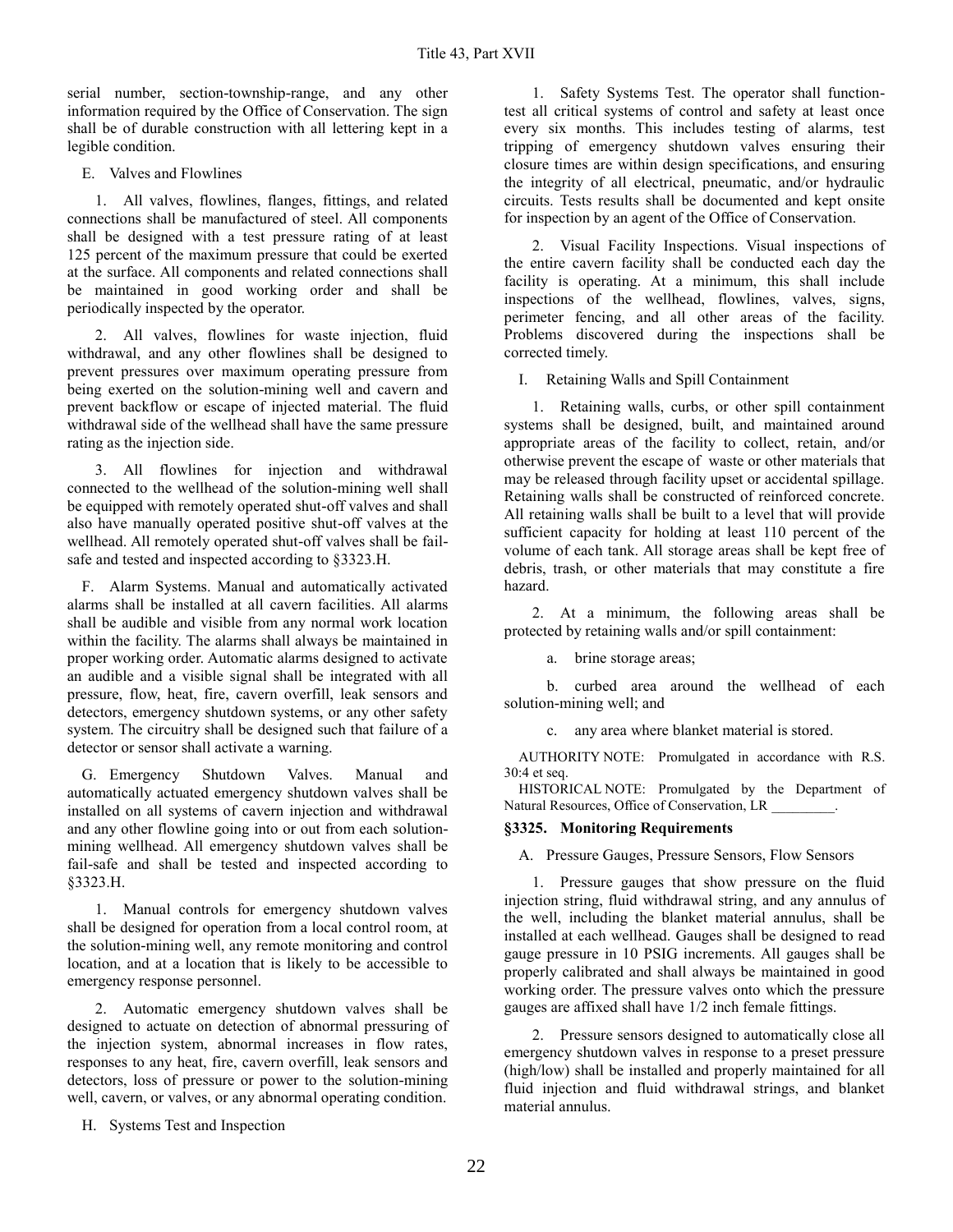3. Flow sensors designed to automatically close all emergency shutdown valves in response to abnormal increases in cavern injection and withdrawal flow rates shall be installed and properly maintained on each solutionmining well.

B. Continuous Recording Instruments. Continuous recording instrumentation shall be installed and properly maintained for each solution-mining well. Continuous recordings may consist of circular charts, digital recordings, or similar type. Mechanical charts shall not exceed a clock period of 24-hour duration. The chart shall be selected such that its scaling is of sufficient sensitivity to record all fluctuations of pressure or any other parameter being monitored. The chart shall be scaled such that the parameter being recorded is 30 percent to 70 percent of full scale. Instruments shall be housed in weatherproof enclosures when located in areas exposed to climatic conditions. All fluid volumes shall be determined by metering or an alternate method approved by the Office of Conservation. Minimum data recorded shall include the following:

1. wellhead pressures on both the fluid injection and fluid withdrawal strings;

- 2. wellhead pressure on the blanket material annulus;
- 3. volume and flow rate of fluid injected;
- 4. volume of fluid withdrawn;

5. salinity of injected material including the carrier fluid; and

6. density of injected material.

C. Casing Inspection. A casing inspection log shall be done on the entire length of the innermost cemented casing in each well at least once every five years.

D. Vapor Monitoring and Leak Detection. All detection devices or systems identified in the monitoring plan shall include their integration into the facility's automatic alarm system. Activation of a detection device or system alarm shall cause a cessation of all injection until the reason for the alarm activation has been determined and corrected.

E. Subsidence Monitoring. The owner or operator shall prepare and carry out a plan to monitor ground subsidence at and in the vicinity of the solution-mining cavern(s). Frequency of subsidence monitoring shall be scheduled to occur annually during the same period. A monitoring report shall be prepared and submitted to the Office of Conservation after completion of each monitoring event.

F. Wind Sock. At least one wind sock shall be installed at all cavern facilities. The wind sock shall be visible from any normal work location within the facility.

G. Monitor Wells. Quarterly monitoring of the monitor wells required by 3319.A.2.a.

H. All Class III wells may be monitored on a field or project basis rather than an individual well basis by manifold monitoring. Manifold monitoring may be used in cases of facilities consisting of more than one injection well,

operating with a common manifold. Separate monitoring systems for each well are not required provided the owner/operator demonstrates that manifold monitoring is comparable to individual well monitoring.

AUTHORITY NOTE: Promulgated in accordance with R.S. 30:4 et seq.

HISTORICAL NOTE: Promulgated by the Department of Natural Resources, Office of Conservation, LR \_\_\_\_\_\_\_.

## **§3327. Pre-Operating Requirements―Completion Report**

A. The operator of a solution-mining well shall not begin injection until all required information has been submitted to the Office of Conservation and the operator has received written authorization from the Office of Conservation clearly stating operations may begin.

B. The operator shall submit a report to the Office of Conservation that describes, in detail, the work performed resulting from any approved permitted activity. A report shall include all information relating to the work and information that documents compliance with these rules and the approved permitted activity. The report shall be prepared and submitted for any approved work relating to the construction, installation and completion of the surface portion of the facility and information on the construction, conversion, or workover of the solution-mining well or cavern.

C. Where applicable to the approved permitted activity, information in a completion report shall include:

1. all required state reporting forms containing original signatures;

2. revisions to any operation or construction plans since approval of the permit application;

3. as-built schematics of the layout of the surface portion of the facility;

4. as-built piping and instrumentation diagram(s);

5. copies of applicable records associated with drilling, completing, working over, or converting the solution-mining well and/or cavern including a daily chronology of such activities;

6. revised certified location plat of the solutionmining well if the actual location of the well differs from the location plat submitted with the solution-mining well application:

7. as-built subsurface diagram of the solution-mining well and cavern labeled with appropriate construction, completion, or conversion information, i.e., depth and diameter of all tubulars, depths of top of cap rock and salt, and top and bottom of the cavern;

8. as-built diagram of the surface wellhead labeled with appropriate construction, completion, or conversion information, i.e., valves, gauges, and flowlines;

9. results of any core sampling and testing;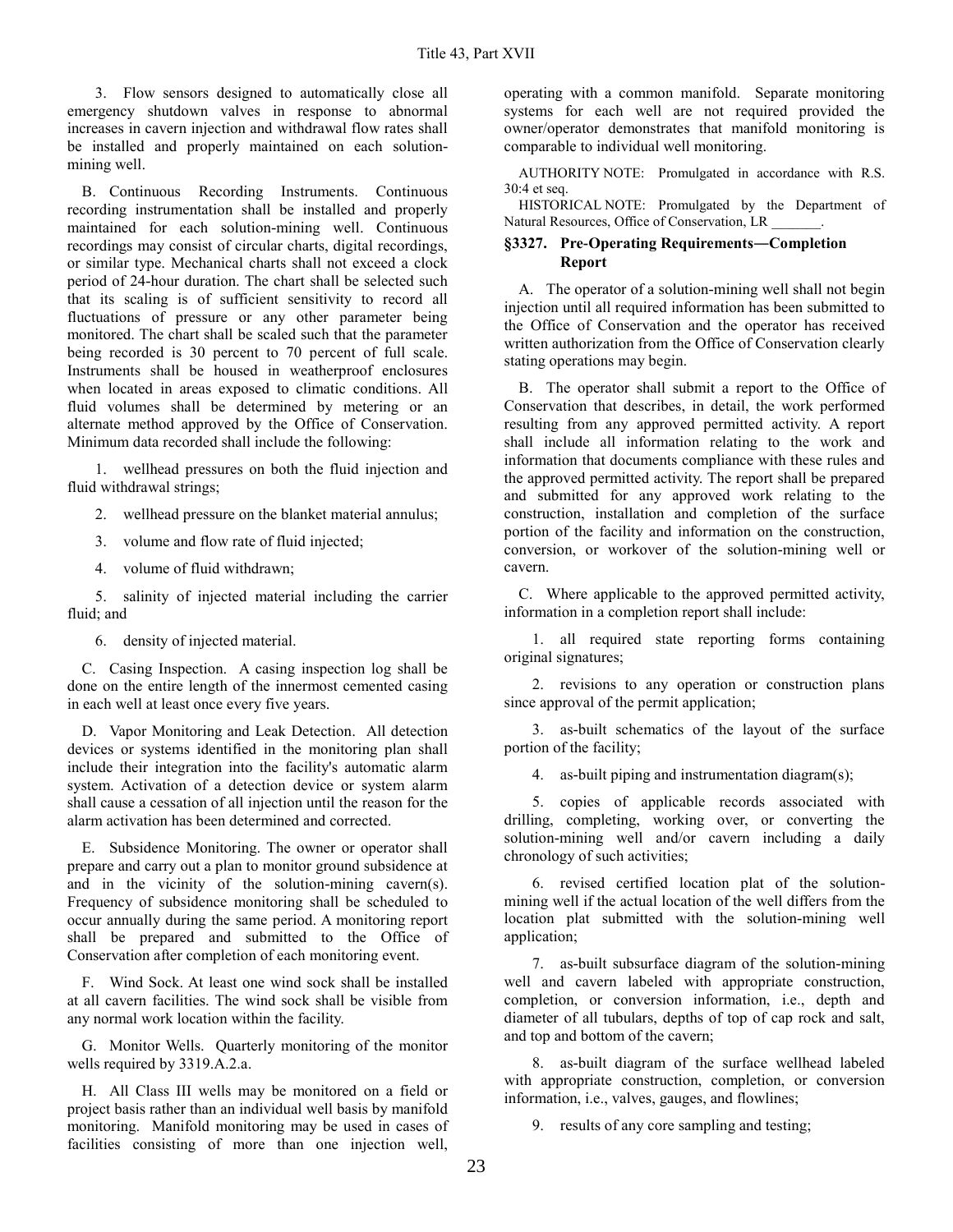10. results of well or cavern tests such as casing and casing seat tests, well/cavern mechanical integrity pressure and leak tests;

11. copies of any wireline logging such as open hole and/or cased hole logs, the most recent cavern sonar survey, and mechanical integrity test;

12. the status of corrective action on defective wells in the area of review;

13. the proposed operating data;

14. the proposed injection procedures; and

15. any additional data documenting the work performed for the permitted activity, information requested by the Office of Conservation, or any additional reporting requirements imposed by the approved permit.

AUTHORITY NOTE: Promulgated in accordance with R.S. 30:4 et seq.

HISTORICAL NOTE: Promulgated by the Department of Natural Resources, Office of Conservation, LR

#### **§3329. Well and Cavern Mechanical Integrity Pressure and Leak Tests**

A. The operator of the solution-mining well and cavern shall have the burden of meeting the requirements for well and cavern mechanical integrity. The Office of Conservation shall be notified in writing at least seven days before any scheduled mechanical integrity test. The test may be witnessed by Office of Conservation personnel but must be witnessed by a qualified third party.

B. Frequency of Tests. Without exception or variance to these rules and regulations, all solution-mining wells shall be tested for and satisfactorily prove mechanical integrity before beginning injection activities. After the initial test, all subsequent tests shall include testing the solution-mining well and cavern for mechanical integrity and shall occur at least once every five years. Additionally, mechanical integrity testing shall be done for the following reasons regardless of test frequency:

1. after any alteration to any cemented casing or cemented liner;

2. after performing any remedial work to reestablish well or cavern integrity;

3. before suspending injection operations for reasons other than a lack of well/cavern mechanical integrity if it has been more than three years since the last mechanical integrity test;

4. before well/cavern closure;

5. before any attempt of permit transference; or

6. whenever the Office of Conservation believes a test is warranted.

C. Test Method

1. All mechanical integrity pressure and leak tests shall demonstrate no significant leak in the cavern, wellbore, casing seat, and wellhead and the absence of significant fluid movement. Test schedules and methods shall consider neighboring activities occurring at the salt dome to reduce any influences those neighboring activities may have on the cavern being tested.

2. Tests shall be conducted using the nitrogen-brine interface method with density interface and temperature logging. An alternative test method may be used if the alternative test can reliably demonstrate well/cavern mechanical integrity and with prior written approval from the Office of Conservation.

3. The cavern pressure shall be stabilized before beginning the test. Stabilization shall be reached when the rate of cavern pressure change is no more than 10 PSIG during 24 hours.

4. The stabilized test pressure applied at the surface shall be a minimum of 125 percent of the maximum cavern surface operating pressure or 500 PSIG whichever is greater. However, at no time shall the test pressure calculated with respect to the shallowest occurrence of either the cavern roof or deepest cemented casing seat and as measured at the surface exceed a pressure gradient of 0.90 PSI per foot of vertical depth. The solution-mining well or cavern shall never be subjected to pressures over the maximum allowable operating pressure or exceed the rated burst or collapse pressure of all well tubulars (cemented or hanging strings) even for short periods during testing.

5. A mechanical integrity pressure and leak test shall be run for at least 24 hours after cavern pressure stabilization and must be of sufficient time duration to ensure a sensitive test. All pressures shall be monitored and recorded continuously throughout the test. Continuous pressure recordings may be achieved through mechanical charts or may be recorded digitally. Mechanical charts shall not exceed a clock period of 24-hour duration. The chart shall be scaled such that the test pressure is 30 percent to 70 percent of full scale. All charts shall be selected such that its scaling is of sufficient sensitivity to record all fluctuations of pressure, temperature, or any other monitored parameter.

D. Submission of Pressure and Leak Test Results. One complete copy of the mechanical integrity pressure and leak test results shall be submitted to the Office of Conservation within 30 days of test completion. The report shall include the following minimum information:

1. current well and cavern completion data;

2. description of the test procedure including pretest preparation and the test method used;

3. copies of all wireline logs performed during testing;

4. tabulation of measurements for pressure, volume, temperature, etc.;

5. interpreted test results showing all calculations including error analysis and calculated leak rates. In conducting and evaluating the tests enumerated in this Section or others to be allowed by the commissioner, the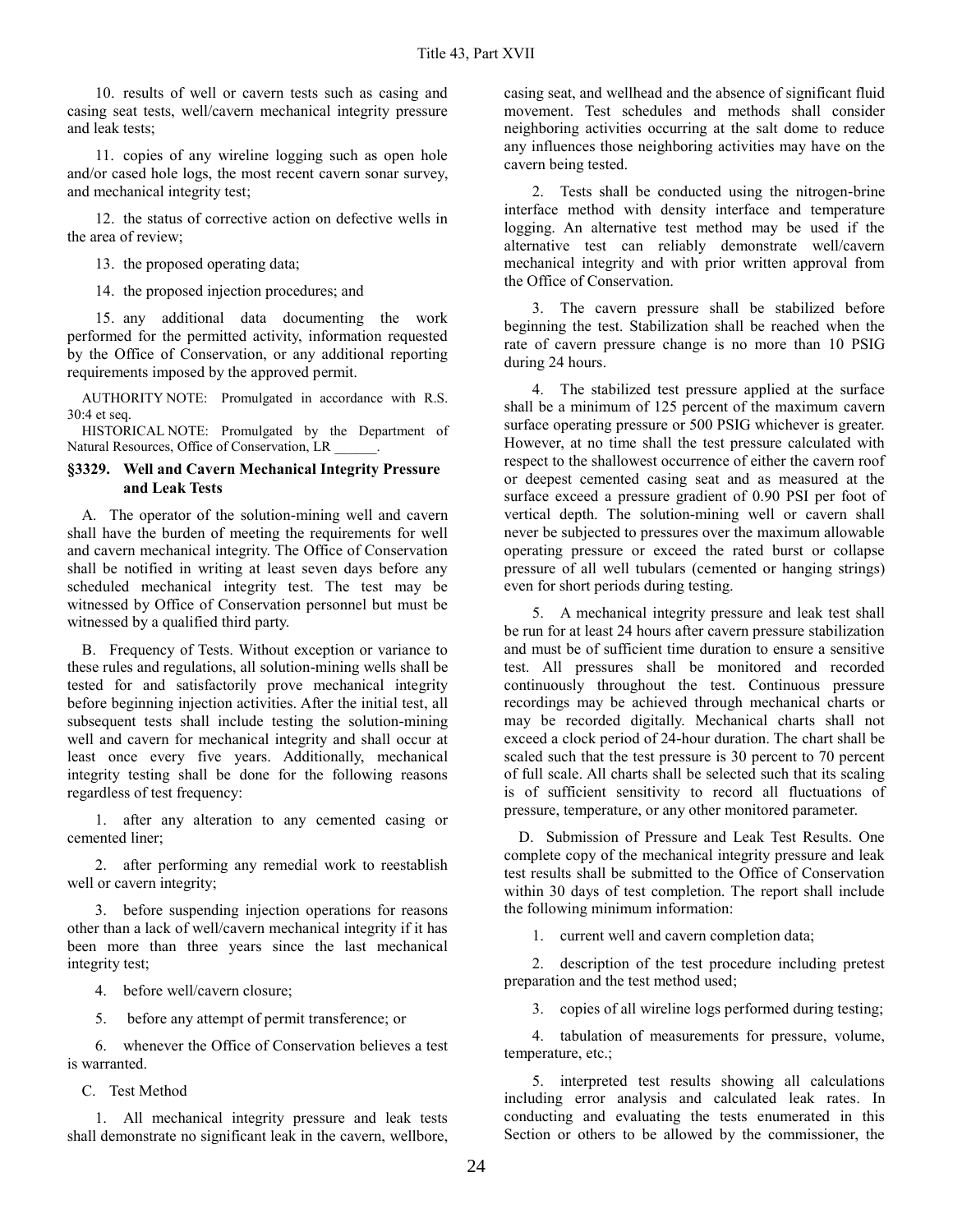owner or operator and the commissioner shall apply methods and standards generally accepted in the industry; and

6. any information the owner or operator of the cavern determines is relevant to explain the test procedure or results.

E. Mechanical Integrity Test Failure

1. Without exception or variance to these rules and regulations, a solution-mining well or cavern that fails a test for mechanical integrity shall be immediately taken out of service. The failure shall be reported to the Office of Conservation according to the Notification Requirements of §3309.H. The owner or operator shall investigate the reason for the failure and shall take appropriate steps to return the solution-mining well or cavern to a full state of mechanical integrity. A solution-mining well or cavern is considered to have failed a test for mechanical integrity for the following reasons:

a. failure to maintain a change in test pressure of no more than 10 PSIG over a 24-hour period;

b. not maintaining nitrogen-brine interface levels according to standards applied in the cavern storage industry; or

c. fluids are determined to have escaped from the solution-mining well or cavern during waste disposal operations.

2. Written procedures for rehabilitation of the solution-mining well or cavern, extended cavern monitoring, or abandonment (closure and post-closure) of the solutionmining well or cavern shall be submitted to the Office of Conservation within 30 days of mechanical integrity test failure.

3. Upon reestablishment of mechanical integrity of the solution-mining well or cavern and before returning either to service, a new mechanical integrity pressure and leak test shall be performed that demonstrates mechanical integrity of the solution-mining well or cavern. The owner or operator shall submit the new test results to the Office of Conservation for written approval before resuming injection operations.

4. If a solution-mining well or cavern fails to demonstrate mechanical integrity and where mechanical integrity cannot be reestablished, the Office of Conservation may require the owner or operator to begin closure of the well or cavern within six months according to an approved closure and post-closure plan.

5. If a cavern fails mechanical integrity and where rehabilitation cannot be accomplished within six months, the Office of Conservation may waive the six-month closure requirement if the owner or operator is engaged in a cavern remediation study and implements an interim cavern monitoring plan. The owner or operator must seek written approval from the Office of Conservation before implementing a salt cavern monitoring program. The basis for the Office of Conservation's approval shall be that any

waiver granted shall not endanger the environment, or the health, safety and welfare of the public. The Office of Conservation may establish a time schedule for salt cavern rehabilitation, cessation of interim cavern monitoring, and eventual cavern closure and post-closure activities.

AUTHORITY NOTE: Promulgated in accordance with R.S. 30:4 et seq.

HISTORICAL NOTE: Promulgated by the Department of Natural Resources, Office of Conservation, LR \_\_\_\_\_\_.

#### **§3331. Cavern Configuration and Capacity Measurements**

A. Sonar caliper surveys shall be performed on all caverns. With prior approval of the Office of Conservation, the operator may use another similar proven technology designed to determine cavern configuration and measure cavern capacity as a substitute for a sonar survey.

B. Frequency of Surveys. A sonar caliper survey shall be performed at least once every five years. Additional surveys shall be done for any of the following reasons regardless of frequency:

1. before commencing cavern closure operations;

2. whenever leakage into or out of the cavern is suspected;

3. after performing any remedial work to reestablish solution-mining well or cavern integrity;

4. before any attempt of permit transference; or

5. whenever the Office of Conservation believes a survey is warranted.

C. Submission of Survey Results. One complete copy of each survey shall be submitted to the Office of Conservation within 30 days of survey completion.

1. Survey readings shall be taken a minimum of every 10 feet of vertical depth. Sonar reports shall contain the following minimum information and presentations:

a. tabulation of incremental and total cavern volume for every survey reading;

b. tabulation of the cavern radii at various azimuths for every survey reading;

c. tabulation of the maximum cavern radii at various azimuths;

d. graphical plot of Cavern Depth versus Volume;

e. graphical plot of the maximum cavern radii;

f. vertical cross sections of the cavern at various azimuths drawn to an appropriate horizontal and vertical scale;

g. vertical cross section overlays comparing results of current survey and previous surveys;

h. (optional)-isometric or 3-D shade profile of the cavern at various azimuths and rotations.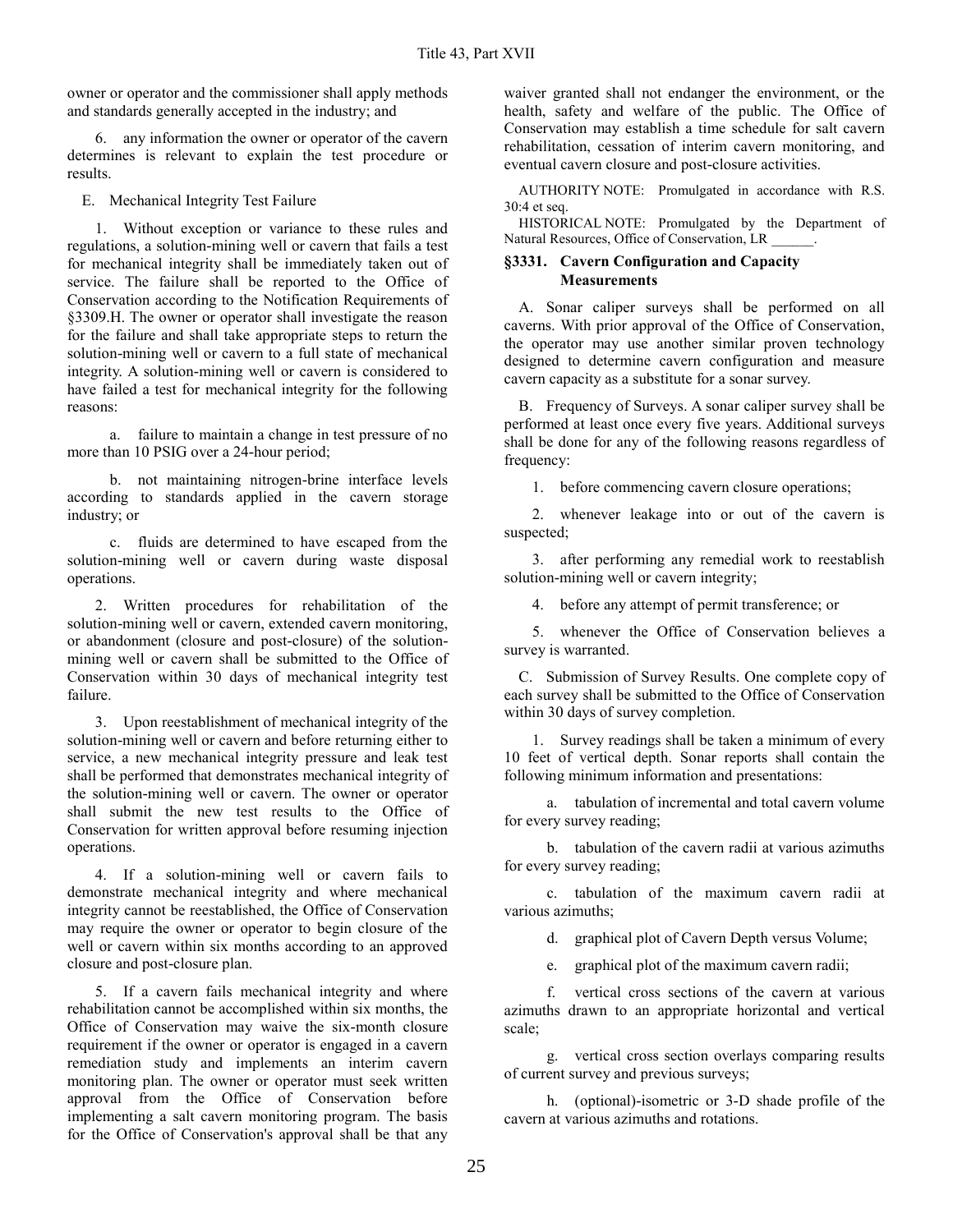2. The information submitted resulting from use of an approved alternative survey method to determine cavern configuration and measure cavern capacity shall be determined based on the method or type of survey.

 AUTHORITY NOTE:Promulgated in accordance with R.S. 30:4 et seq.

HISTORICAL NOTE: Promulgated by the Department of Natural Resources, Office of Conservation, LR \_\_\_\_\_\_\_.

#### **§3333. Inactive Caverns**

A. The operator shall comply with the following minimum requirements when there has been no injection into a salt cavern for 30 consecutive days or more, regardless of the reason:

1. notify the Office of Conservation as per the requirements of §3309.H.3;

2. disconnect all flowlines for injection to the solution-mining well;

3. maintain continuous monitoring of cavern pressure, fluid withdrawal, and other parameters required by the permit;

4. maintain and demonstrate solution-mining well and cavern mechanical integrity if mining operations were suspended for reasons other than a lack of mechanical integrity;

5. maintain compliance with financial responsibility requirements of these rules and regulations;

6. any additional requirements of the Office of Conservation to document the solution-mining well and cavern shall not endanger the environment, or the health, safety and welfare of the public during the period of cavern inactivity.

AUTHORITY NOTE: Promulgated in accordance with R.S. 30:4 et seq.

HISTORICAL NOTE: Promulgated by the Department of Natural Resources, Office of Conservation, LR \_\_\_\_\_\_\_.

## **§3335. Monthly Operating Reports**

A. The operator shall submit monthly operation reports to the Office of Conservation. Monthly reports are due no later than 15 days following the end of the reporting month.

B. Monthly reports shall be submitted electronically on Form UIC 33/34 or successor document and contain the following minimum information:

1. name and location of the solution-mining well;

2. wellhead pressures (PSIG) on the injection string;

3. wellhead pressure (PSIG) on the blanket material annulus;

4. volume in gallons of injected material;

5. results of any monitoring program required by permit or compliance action;

6. summary of any test of the solution-mining well or cavern;

7. summary of any workover performed during the month including minor well maintenance;

8. description of any event which triggers an alarm or shutdown device and the response taken;

9. description of any event that exceeds operating parameters for annulus pressure or injection pressure as may be specified in the permit.

AUTHORITY NOTE: Promulgated in accordance with R.S. 30:4 et seq.

HISTORICAL NOTE: Promulgated by the Department of Natural Resources, Office of Conservation, LR \_\_\_\_\_\_\_\_.

#### **§3337. Record Retention**

A. The owner or operator shall retain copies of all records, data, and information concerning the design, permitting, construction, and operation of the solutionmining well, cavern, and related surface facility. Records shall be retained throughout the operating life of the solution-mining well and for five years following conclusion of any post-closure care requirements. Records, data, and information shall include, but shall not be limited to the permit application, cementing (primary and remedial), wireline logs, drill records, casing records, casing pressure tests, well recompletion records, monitoring records, well/cavern mechanical integrity tests, cavern capacity and configuration surveys, surface construction, post-closure activities, corrective action, sampling data, etc. All documents shall be available for inspection by agents of the Office of Conservation at any time.

B. Should there be a change in the owner or operator of the solution-mining well, copies of all records identified in the previous paragraph shall be transferred to the new owner or operator. The new owner or operator shall then have the responsibility of maintaining such records.

C. The Office of Conservation may require the owner or operator to deliver the records to the Office of Conservation at the conclusion of the retention period. If so, the records shall be retained at a location designated by the Office of Conservation.

AUTHORITY NOTE: Promulgated in accordance with R.S. 30:4 et seq.

HISTORICAL NOTE: Promulgated by the Department of Natural Resources, Office of Conservation, LR

## **§3339. Closure and Post-Closure**

A. Closure. The owner or operator shall close the solution-mining well, cavern, surface facility or parts thereof as approved by the Office of Conservation. Closure shall not begin without written authorization from the commissioner or his designee.

1. Closure Plan. Plans for closure of the solutionmining well, cavern, and related surface facility shall be submitted as part of the permit application. The closure plan shall meet the requirements of these rules and regulations and be acceptable to the Office of Conservation. The obligation to implement the closure plan survives the termination of a permit or the cessation of mining operations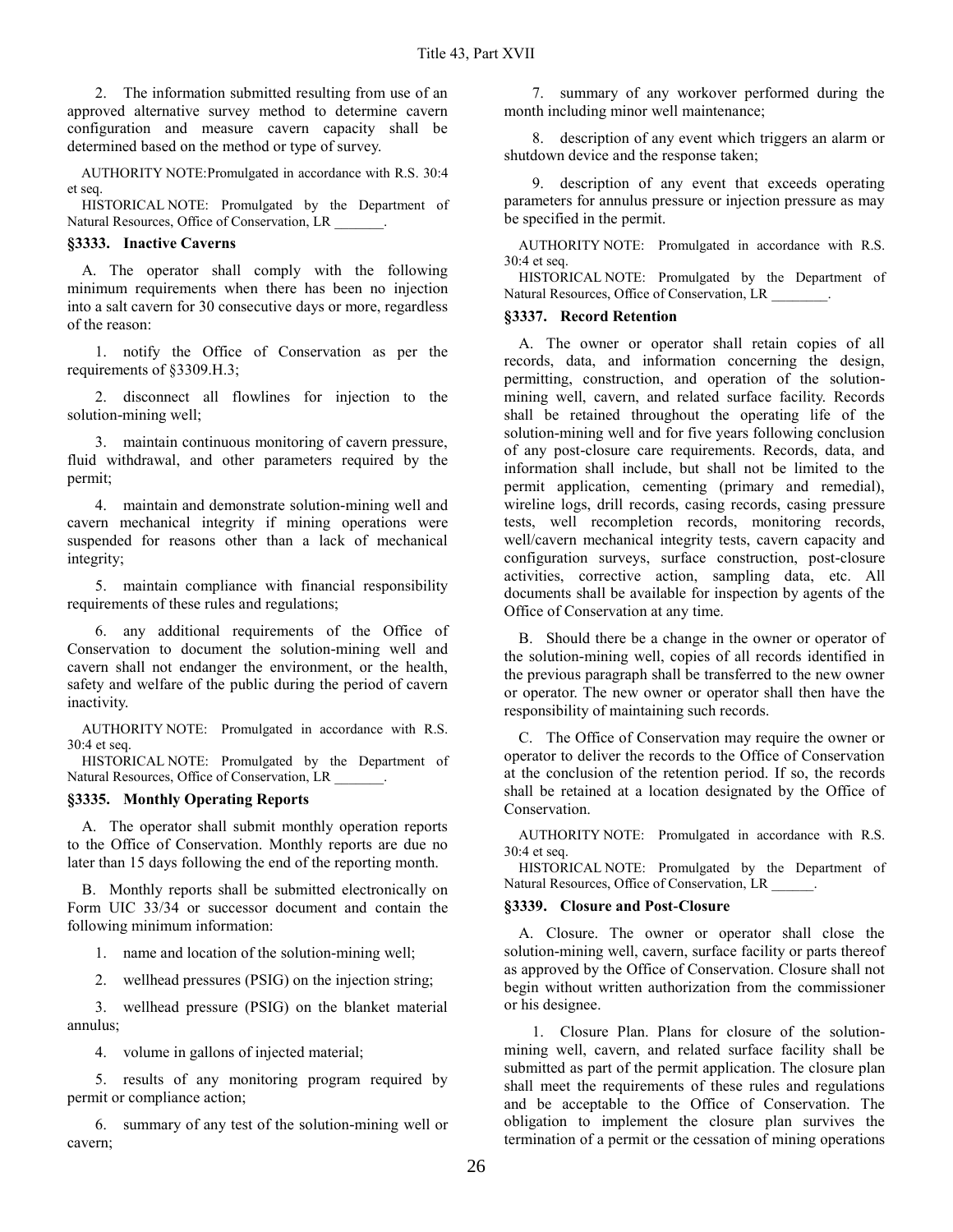or related activities. The requirement to maintain and implement an approved plan is directly enforceable regardless of whether the requirement is a condition of the permit. The Office of Conservation may modify a closure plan where necessary.

2. Plugging and Abandonment. The well/cavern to be abandoned shall be in a state of static equilibrium prior to plugging.

a. A continuous column of cement shall fill the deepest cemented casing from shoe to surface via a series of balanced cement plugs and shall be accomplished as follows:

i. a balanced cement plug shall be placed across the shoe of the deepest cemented casing and tagged to verify the top of cement; and

ii. subsequent balanced cement plugs shall be spotted immediately on top of the previously-placed balanced cement plug. Each plug shall be tagged to verify the top of cement and pressure tested before the next plug is placed.

b. After placing the top plug, the operator shall be required on all land locations to cut and pull the casings a minimum of five feet below ground level. A half-inch thick steel plate shall be welded across the top of all casings. The plate shall be inscribed with the plug and abandonment date and the well serial number on top. On all water locations, the casings shall be cut and pulled a minimum of 15 feet below the mud line.

c. The plan of abandonment may be altered if new or unforeseen conditions arise during the well work, but only after approval by the Office of Conservation.

d. Within 20 days of the completion of plugging work, the operator shall file one original and one copy of Form UIC-P&A or its successor document with the Office of **Conservation** 

3. Closure Plan Requirements. The owner or operator shall review the closure plan annually to determine if the conditions for closure are still applicable to the actual conditions of the solution-mining well, cavern, or surface facility. Any revision to the plan shall be submitted to the Office of Conservation for approval. At a minimum, a closure plan shall address the following:

a. assurance of financial responsibility as required in §3309.B.1. All instruments of financial responsibility shall be reviewed each year before its renewal date according to the following process:

i. a detailed cost estimate for adequate closure (plugging and abandonment) of the entire solution-mining well (solution-mining well, cavern, surface appurtenances, etc.) shall be prepared by a qualified, independent third party and submitted to the Office of Conservation by the date specified in the permit;

ii. the closure plan and cost estimate shall include provisions for closure acceptable to the Office of Conservation and shall reflect the costs for the Office of Conservation to complete the approved closure of the facility;

iii. after reviewing the closure cost estimate, the Office of Conservation may increase, decrease or allow the amount to remain the same;

iv. documentation from the operator showing that the required financial instrument has been renewed shall be received each year by the date specified in the permit. When an operator is delinquent in submitting documentation of financial instrument renewal, the Office of Conservation shall initiate procedures to take possession of funds guaranteed by the financial instrument and suspend or revoke the operating permit. Permit suspensions shall remain in effect until renewal documentation is received and accepted by the Office of Conservation;

b. a prediction of the pressure build-up in the cavern following closure;

c. an analysis of potential pathways for leakage from the cavern, cemented casing shoe, and wellbore. Consideration shall be given to site specific elements of geology, salt cavern geometry and depth, cavern pressure build-up over time due to salt creep and other factors inherent to the salt stock and/or salt dome;

d. procedures for determining the mechanical integrity of the solution-mining well and cavern before closure;

e. removal and proper disposal of any waste or other materials remaining at the facility;

f. closing, dismantling, and removing all equipment and structures located at the surface (including site restoration) if such equipment and structures will not be used for another purpose at the same disposal facility;

g. the type, number, and placement of each wellbore or cavern plug including the elevation of the top and bottom of each plug;

h. the type, grade, and quantity of material to be used in plugging;

i. a description of the amount, size, and location (by depth) of casing and any other well construction materials to be left in the solution-mining well;

j. any proposed test or measurement to be made before or during closure.

4. Notice of Intent to Close

a. The operator shall review the closure plan before seeking authorization to begin closure activities to determine if the conditions for closure are still relevant to the actual conditions of the solution-mining well, cavern, or surface facility. Revisions to the method of closure reflected in the plan shall be submitted to the Office of Conservation for approval no later than the date on which the notice of closure is required to be submitted as shown in the subparagraph below.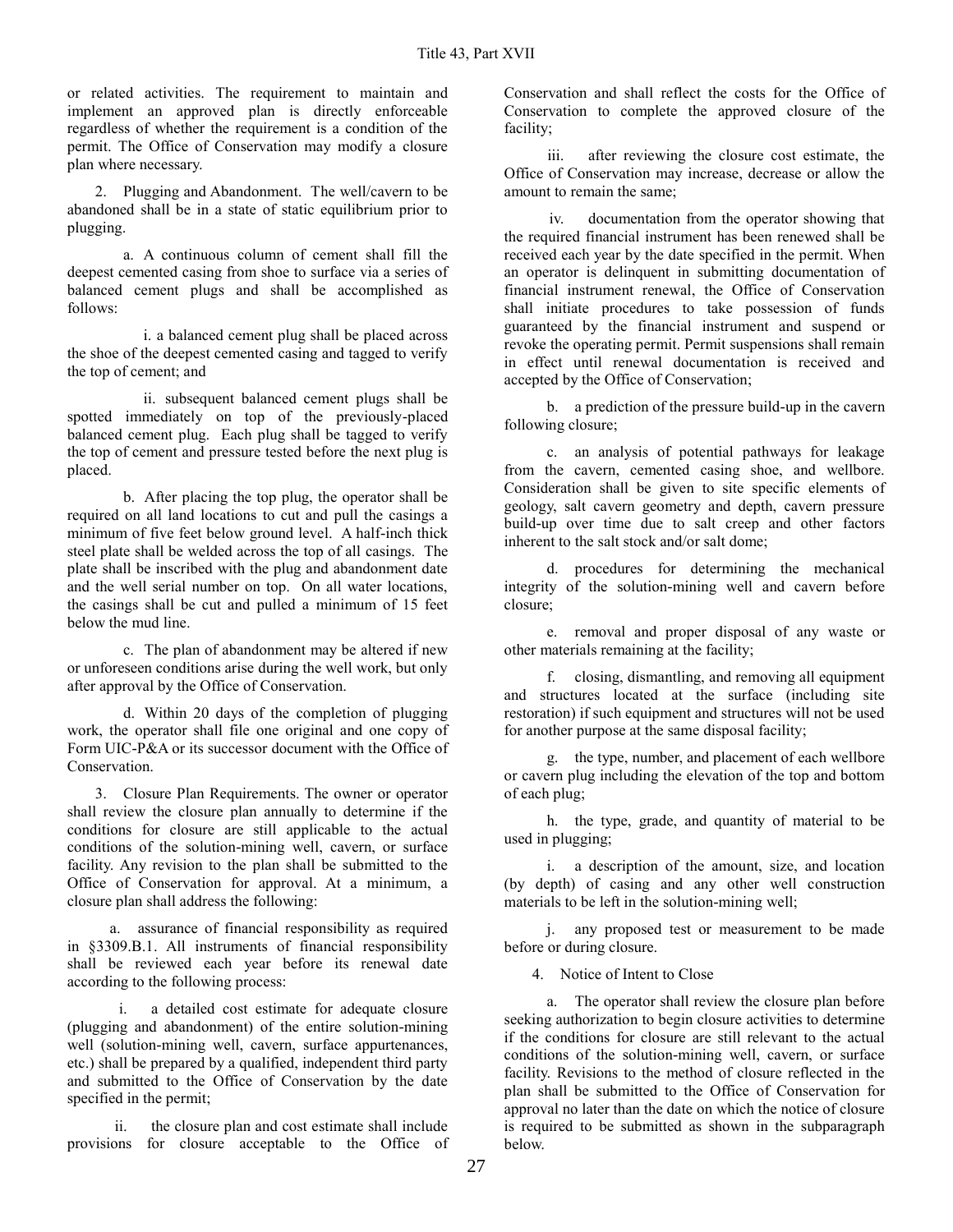b. The operator shall notify the Office of Conservation in writing at least 30 days before the expected closure of a solution-mining well, cavern, or surface facility. Notification shall be by submission of a request for a work permit. At the discretion of the Office of Conservation, a shorter notice period may be allowed.

5. Standards for Closure. The following are minimum standards for closing the solution-mining well or cavern. The Office of Conservation may require additional standards prior to actual closure.

a. After permanently concluding mining operations into the cavern but before closing the solution-mining well or cavern, the owner or operator shall:

i. observe and accurately record the shut-in salt cavern pressures and cavern fluid volume for no less than five (5) years or a time period specified by the Office of Conservation to provide information regarding the cavern's natural closure characteristics and any resulting pressure buildup;

ii. using actual pre-closure monitoring data, show and provide predictions that closing the solution-mining well or cavern as described in the closure plan will not result in any pressure buildup within the cavern that could adversely affect the integrity of the solution-mining well, cavern, or any seal of the system.

b. Before closure, the owner or operator shall do mechanical integrity pressure and leak tests to ensure the integrity of both the solution-mining well and cavern.

c. Before closure, the owner or operator shall remove and properly dispose of any free oil or blanket material remaining in the solution-mining well or cavern.

d. Upon permanent closure, the owner or operator shall plug the solution-mining well with cement in a way that will not allow the movement of fluids into or between underground sources of drinking water or outside the salt stock.

6. Closure Report. The owner or operator shall submit a closure report to the Office of Conservation within 30 days after closure of the solution-mining well, cavern, surface facility, or part thereof. The report shall be certified as accurate by the owner or operator and by the person charged with overseeing the closure operation (if other than the owner or operator). The report shall contain the following information:

a. detailed procedures of the closure operation. Where actual closure differed from the plan previously approved, the report shall include a written statement specifying the differences between the previous plan and the actual closure;

b. all state regulatory reporting forms relating to the closure activity; and

c. any information pertinent to the closure activity including test or monitoring data.

B. Post-Closure. Plans for post-closure care of the solution-mining well, cavern, and related surface facility shall be submitted as part of the permit application. The post-closure plan shall meet the requirements of these rules and regulations and be acceptable to the Office of Conservation. The obligation to implement the post-closure plan survives the termination of a permit or the cessation of mining operations or related activities. The requirement to maintain and implement an approved post-closure plan is directly enforceable regardless of whether the requirement is a condition of the permit. The Office of Conservation may modify a post-closure plan where necessary.

1. The owner or operator shall review the post-closure plan annually to determine if the conditions for post-closure are still applicable to actual conditions. Any revision to the plan shall be submitted to the Office of Conservation for approval. At a minimum, a post-closure plan shall address the following:

a. assurance of financial responsibility as required in §3309.B.1. All instruments of financial responsibility shall be reviewed each year before its renewal date according to the following process:

i. a detailed cost estimate for adequate postclosure care of the entire solution-mining well shall be prepared by a qualified, independent third party and submitted to the Office of Conservation by the date specified in the permit;

ii. the post-closure care plan and cost estimate shall include provisions acceptable to the Office of Conservation and shall reflect the costs for the Office of Conservation to complete the approved post-closure care of the facility;

iii. after reviewing the post-closure cost estimate, the Office of Conservation may increase, decrease or allow the amount to remain the same;

iv. documentation from the operator showing that the required financial instrument has been renewed must be received each year by the date specified in the permit. When an operator is delinquent in submitting documentation of financial instrument renewal, the Office of Conservation shall initiate procedures to take possession of the funds guaranteed by the financial instrument and suspend or revoke the operating permit. Any permit suspension shall remain in effect until renewal documentation is received and accepted by the Office of Conservation;

b. any plans for monitoring, corrective action, site remediation, site restoration, etc., as may be necessary.

2. Where necessary and as an ongoing part of postclosure care, the owner or operator shall continue the following activities:

a. conduct subsidence monitoring for a period of no less than ten (10) years after closure of the facility;